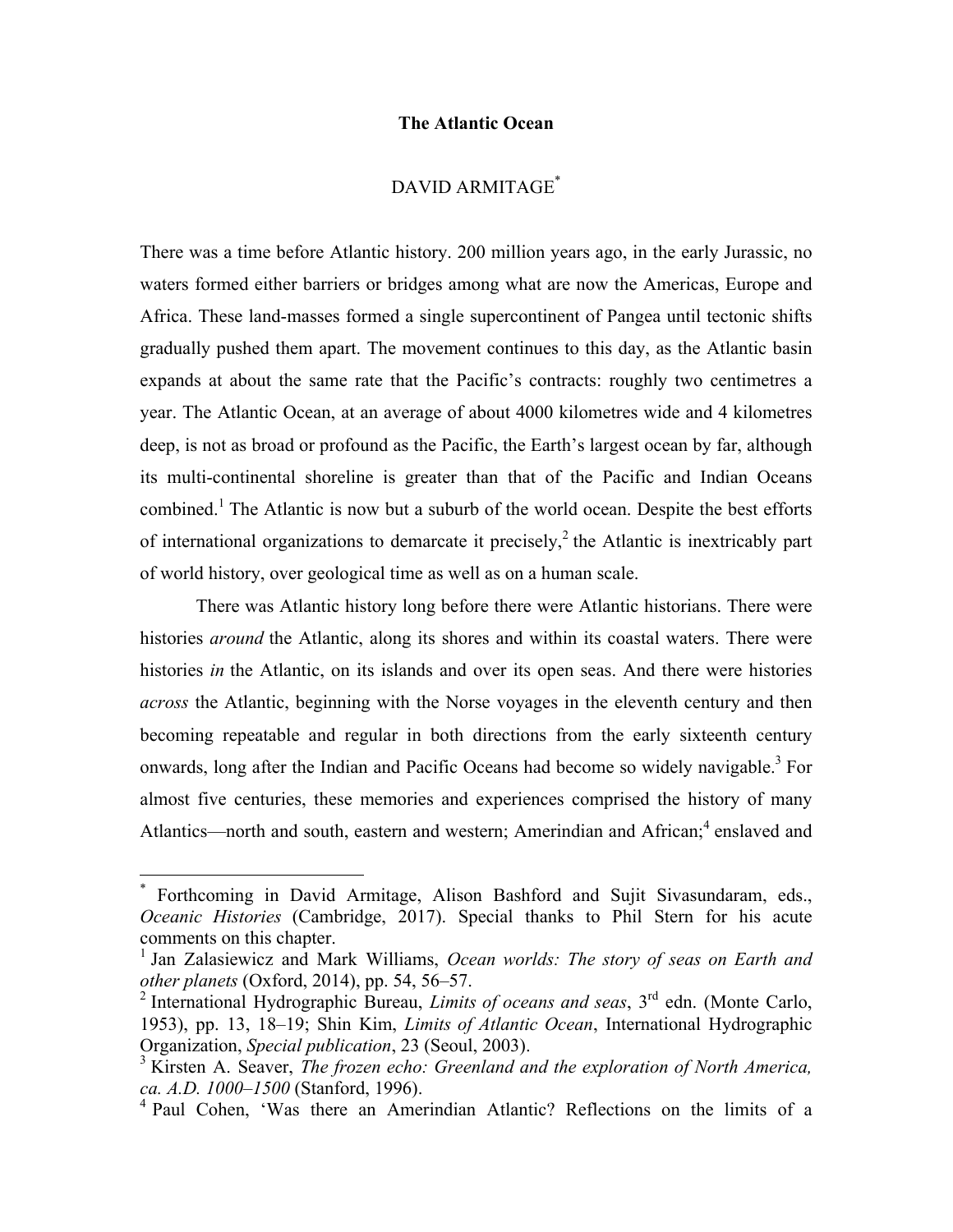free; Spanish and Portuguese;<sup>5</sup> British, French, Dutch, creole and hybrid<sup>6</sup>—but not yet a single Atlantic history. More comprehensively Atlantic histories began to appear in the late nineteenth century; later, various species of political and geo-political Atlanticism flourished after two world wars, but it would take until the latter part of the twentieth century for self-identified Atlantic historians to come onto the scene. Only in the early part of our own century did Atlantic history briefly emerge as a discrete field of study before oceanic history and global history engulfed it once more.<sup>7</sup>

In retrospect, Atlantic history appears to have peaked in the early 2000s. 'We are all Atlantic historians now', I provocatively declared in 2002, a notorious line usually quoted without its sceptical codicil: '*or so it would seem* from the explosion of interest in the Atlantic and the Atlantic world as subjects of study among historians of North and South America, the Caribbean, Africa and western Europe.'<sup>8</sup> Within less than a decade, almost thirty collective volumes on Atlantic history had appeared alongside countless articles, theses and monographs (and not just by historians).<sup>9</sup> In the words of one friendly critic at the time, Atlantic history was 'not merely trendy, but … clearly winning the

<u> 1989 - Andrea San Andrea San Andrea San Andrea San Andrea San Andrea San Andrea San Andrea San Andrea San An</u>

historiographical concept', *History of European Ideas*, 34 (2008): 388–410; Thomas Benjamin, *The Atlantic World: Europeans, Africans, Indians and their shared history, 1400–1900* (Cambridge, 2009); John K. Thornton, *A cultural history of the Atlantic World, 1250–1820* (Cambridge, 2012); Jace Weaver, *The red Atlantic: American Indigenes and the making of the modern world, 1000–1927* (Chapel Hill, NC, 2015).

<sup>5</sup> John H. Elliott, *El Atlántico español y el Atlántico luso: divergencias y convergencias* (Las Palmas de Gran Canaria, 2014).

<sup>6</sup> Ira Berlin, *Many thousands gone: The first two centuries of slavery in North America*  (Cambridge, Mass., 1998), on 'Atlantic creoles'; Jorge Cañizares-Esguerra and Benjamin Breen, 'Hybrid Atlantics: Future directions for the history of the Atlantic world', *History Compass*, 11, 8 (2013): 597–609.

<sup>7</sup> Karen Ordahl Kupperman, *The Atlantic in world history* (Oxford, 2012); Christoph Strobel, *The global Atlantic 1400 to 1900* (Abingdon, 2015).

<sup>8</sup> David Armitage, 'Three concepts of Atlantic history' (2002), in David Armitage and Michael J. Braddick, eds., *The British Atlantic world, 1500–1800* (2<sup>nd</sup> edn., Basingstoke, 2009), p. 13 (my emphasis); for commentary, see Trevor Burnard, 'Only connect: The rise and rise (and fall?) of Atlantic history', *Historically Speaking*, 7 (2006): 19–21; Brian Ward, 'Caryl Phillips, David Armitage, and the place of the American South in Atlantic and other worlds', in Ward, Martyn Bone and William A. Link, eds., *The American South and the Atlantic world* (Gainesville, 2013), pp. 8–44.

 $9$  Bernard Bailyn, 'The international seminar on the history of the Atlantic world, 1500– 1825: A report to the Mellon Foundation on the seminar's work and accomplishments, 1995–2013' ([Cambridge, Mass.,] 2013), p. 12.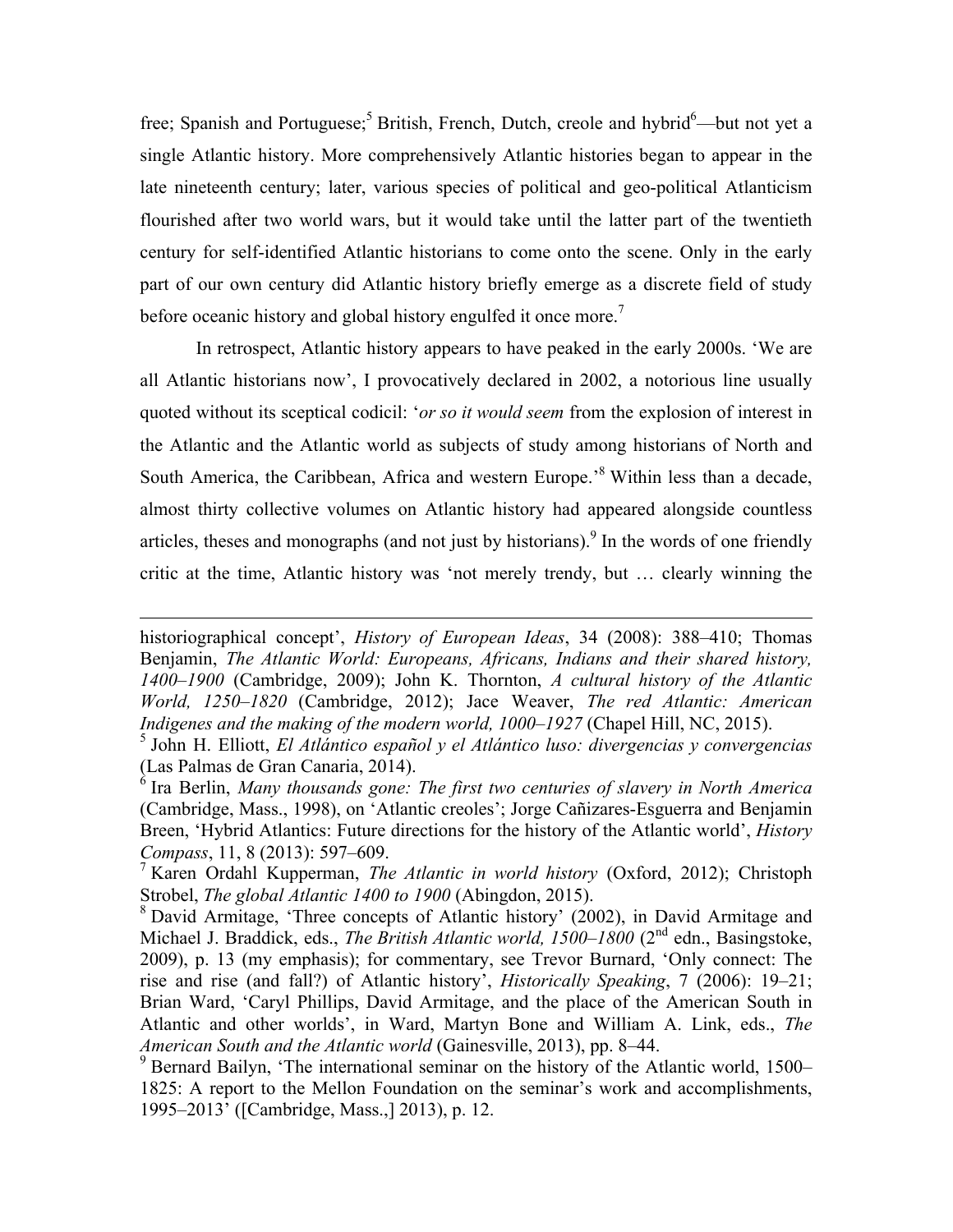day.'<sup>10</sup> It challenged the methodological nationalism that had informed professional history-writing since at least the late nineteenth century. It transcended national boundaries and largely ignored territorial frontiers. It stressed mobility and circulation and focused on exchange and hybridity, integration and communication. It treated the 'creation, destruction and re-creation of communities as a result of the movement, across and around the Atlantic basin, of people, commodities, cultural practices, and ideas.<sup>'11</sup> And it did so in a context defined by empires as well as states and within the perspective of developing political economy.<sup>12</sup> At its most ambitious, Atlantic history joined distinct regions and expanded conventional chronologies into narratives of large-scale change over three or four centuries. During these boom years, what was good for Atlantic history seemed to be good for oceanic history more generally, and even for transnational history *tout court*.

However, every boom risks a bust. Atlantic history's ascendancy was palpable but short-lived. The cause was less exhaustion than a certain repetition within the field along with increasing competition from without. Scholarly production of Atlantic histories hardly ceased but the field's adolescent energy waned and it was increasingly challenged as an historiographical inspiration. Its greatest booster and entrepreneur, Harvard historian Bernard Bailyn, noted in 2015 that Atlantic history had 'developed so swiftly that by 2010 some Atlantic historians had become Atlantic world weary and the basic idea was becoming passé.'<sup>13</sup> Supranational areas of study experienced their own growth spurts. New global histories, as well as other oceanic histories, began to overshadow and even to subsume Atlantic history. Atlantic world-weariness led to the sobering conclusions that the field had 'fallen on hard times', that it 'certainly ha[d] not lived up to the promises of its early supporters' and that 'this ocean was not necessarily more influential than local, regional or global factors in the everyday lives of many inhabitants

 <sup>10</sup> Peter A. Coclanis, '*Drang Nach Osten*: Bernard Bailyn, the world-island, and the idea of Atlantic History', *Journal of World History*, 13 (2002): 170.

 $11$  J. H. Elliott, 'Atlantic History: A circumnavigation,' in Armitage and Braddick, eds., *The British Atlantic world, 1500–1800*, p. 259.

<sup>12</sup> Sophus Reinert and Pernille Røge, eds., *The political economy of Empire in the early modern world* (Basingstoke, 2013).

<sup>13</sup> Bernard Bailyn, 'Hot dreams of liberty', *New York Review of Books*, 62, 13 (13 August 2015), 00 (quoted).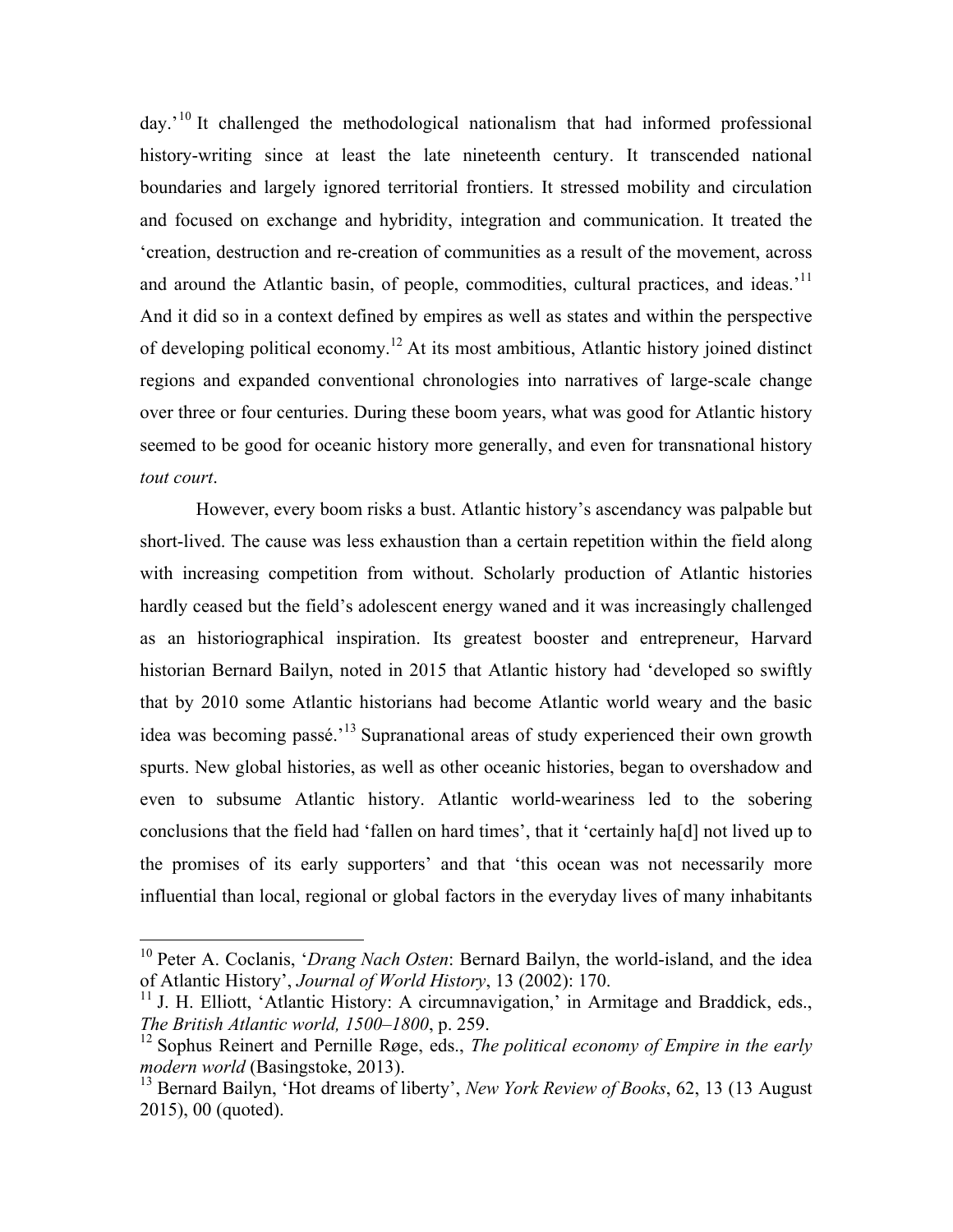of Africa, America and Europe.'<sup>14</sup> A new consensus was emerging. We were *not* all Atlantic historians now. We never had been. Probably, we never would be.<sup>15</sup>

At its zenith, Atlantic history sat mostly in splendid isolation. Its reigning vision was holistic but somewhat hermetic. It encompassed intercontinental and transoceanic connections but it was in denial about its eclectic ancestry and drew little sustenance from other oceanic histories. 'How had the idea of Atlantic history developed?', Bailyn asked in 2005. 'Not in imitation of Fernand Braudel's concept of Mediterranean history', he replied, nor did he believe it was an extension of imperial history or the product of the history of encounters and exploration.<sup>16</sup> Now that Atlantic history is no longer even first among equals, it is clear that both the Mediterranean and the Indian Ocean challenge the Atlantic for chronological priority as maritime zones and as spaces of historical memory.<sup>17</sup> There is also a stronger case that the Pacific Ocean had been generating historical inspiration for decades before Atlantic history briefly asserted its predominance.<sup>18</sup> And it is more obvious than ever that the historiographies of other seas and oceans—the Red Sea and Black Sea; the Baltic and South China seas; the Southern Ocean and the Arctic Ocean—owe little debt to the historiography of the Atlantic.<sup>19</sup> Atlantic history is poised to become a consumer rather than a producer of models for other oceanic histories. Accordingly, this essay attempts to show what those models have to offer Atlantic historians, in a post-Atlantic world of plurality and proliferation.

<sup>&</sup>lt;sup>14</sup> Patrick Griffin, 'A plea for a new Atlantic History', *William and Mary Quarterly*, 3<sup>rd</sup> ser., 68 (2011): 236; Richard J. Blakemore, 'The changing fortunes of Atlantic history', *English Historical Review*, 131 (2016): 867.

<sup>&</sup>lt;sup>15</sup> Michelle Craig McDonald, 'There are still Atlanticists now: A subfield reborn', *Journal of the Early Republic*, 36 (2016): 701–13, offers a more upbeat view, based on recent publishing patterns in Anglophone journals.

<sup>16</sup> Bernard Bailyn, *Atlantic History: Concept and contours* (Cambridge, Mass., 2005), pp. 4–6.

<sup>&</sup>lt;sup>17</sup> Molly Greene, 'The Mediterranean Sea'; Sujit Sivasundaram, 'The Indian Ocean', in this volume.

<sup>&</sup>lt;sup>18</sup> Alison Bashford, 'The Pacific Ocean', in this volume.

 $19$  See the relevant chapters in this volume by Jonathan Miran, Stella Ghervas, Michael North, Eric Tagliacozzo, Alessandro Antonello and Sverker Sörlin.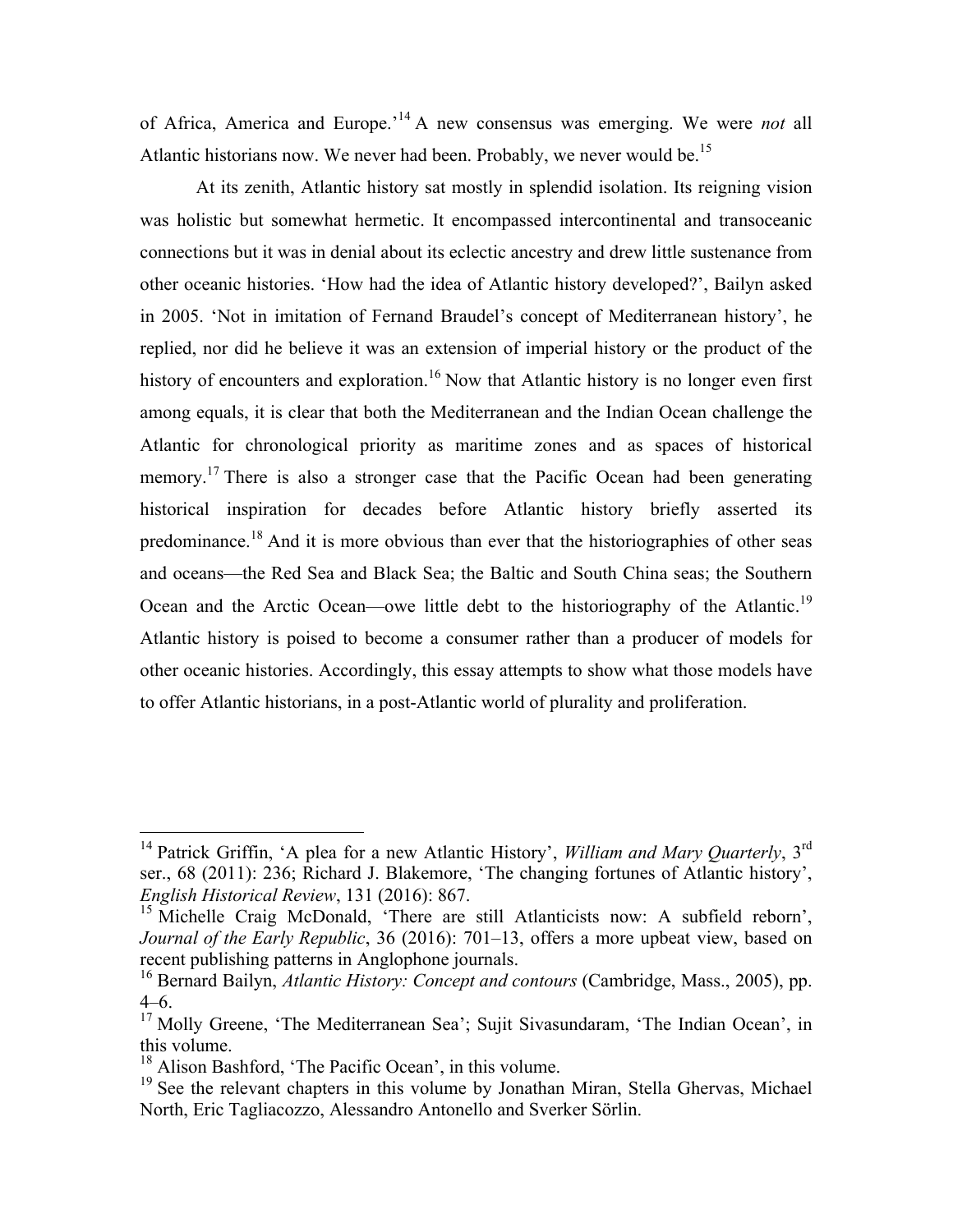#### **Atlantic history's hundred horizons**

Before there was the Atlantic, or Atlantic history, there was a 'complex of seas', formed of many segmented and discontinuous Atlantics—even if they were not known by that name or placed in that frame.<sup>20</sup> There were no westward probes across the ocean until centuries after eastward-moving peoples had created pathways across the sea: to this extent, the history of the ocean's becoming '*the* Atlantic' must still start with Europe and with Europeans. Until the fifteenth century, most navigation was coastal, leading to cartographies both mental and formal that resembled road-maps more than navigational charts, much like early modern Japanese representations of a 'small eastern sea' rather than of an open Pacific Ocean.<sup>21</sup> The Norsemen who settled in what is now Newfoundland likely thought they were in Africa; Christopher Columbus probably went to his grave believing he had reached Asia. The waters they had crossed joined known parts of the world but did not display vast novel vistas; they would not appear on maps, or in European minds, until sixteenth-century Spanish navigational manuals and Dutch cartography began to reveal the full extent of what stood between Europe and Africa on one side and the Americas on the other. Yet even then, what oceanographers now think of as 'the' Atlantic long remained divided into sub-oceanic regions, particularly along a north-south axis bisected by the Equator. Oceanic currents, such as the Gulf Stream first mapped by Benjamin Franklin in the late 1760s, though undoubtedly familiar long before in sailors' artisanal knowledge—created routes through the ocean that reinforced the distinctions.<sup>22</sup> At least until the early nineteenth century, denizens and historians of

 <sup>20</sup> Fernand Braudel, *The Mediterranean and the Mediterranean world in the age of Philip II*, trans. Siân Reynolds, 2 vols. (London, 1972–73), I, p. 18; Patricia Pearson, 'The world of the Atlantic before the "Atlantic world": Africa, Europe, and the Americas before 1850', in Toyin Falola and Kevin D. Roberts, eds., *The Atlantic World, 1450–2000* (Bloomington, 2008), pp. 3–26; Benjamin Hudson, ed., *Studies in the Medieval Atlantic*  (Basingstoke, 2012).

 $21$  Marcia Yonemoto, 'Maps and metaphors of the "small Eastern Sea" in Tokugawa Japan', *Geographical Review*, 89 (1999): 169–87.

 $22 \text{ Joyce}$  E. Chaplin, 'The Atlantic Ocean and its contemporary meanings, 1492–1808', in Jack P. Greene and Philip D. Morgan, eds., *Atlantic history: A critical appraisal* (Oxford, 2009), pp. 36–39; Chaplin, 'Circulations: Benjamin Franklin's gulf stream', in James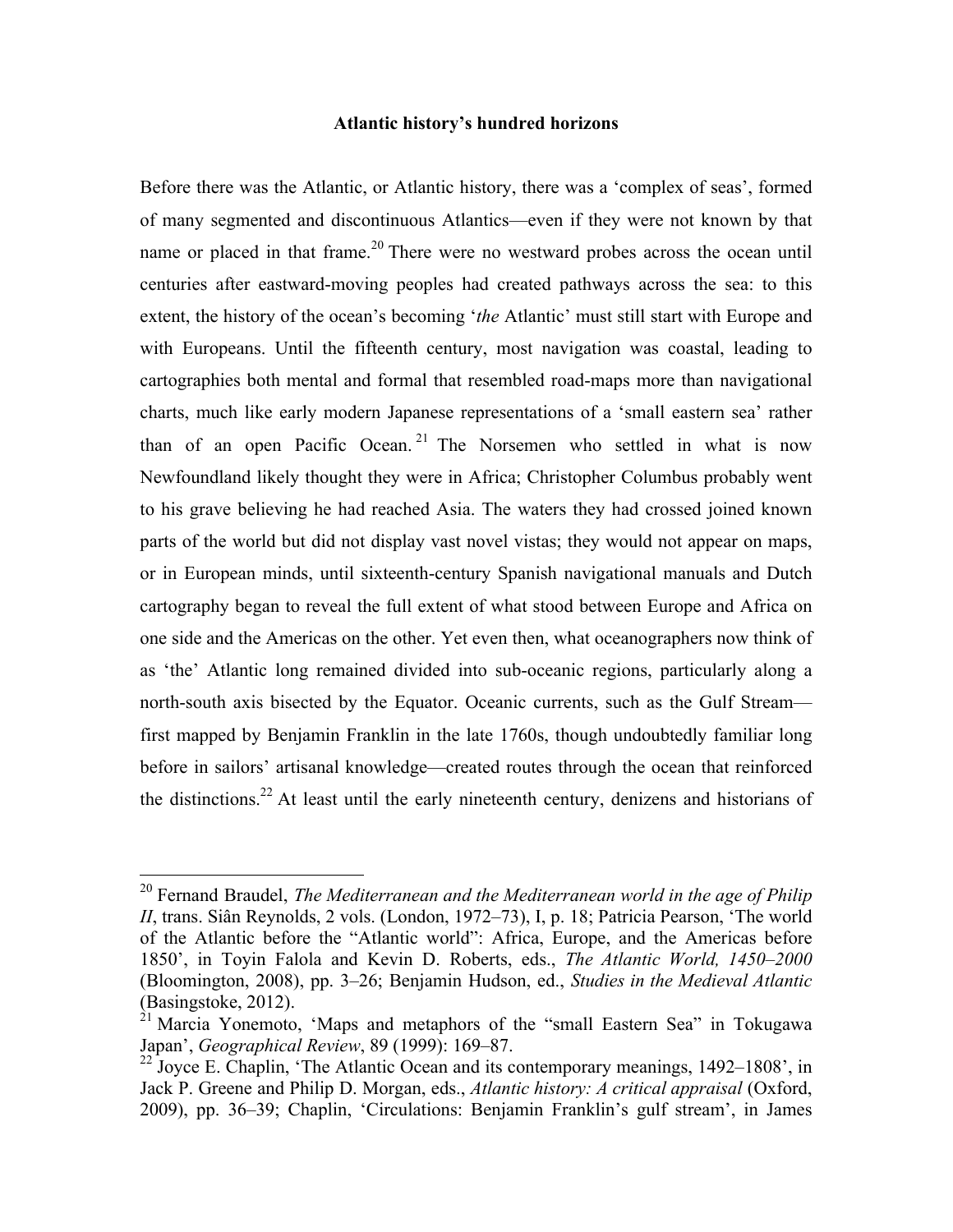the ocean had to reckon with 'both Atlantics', as the pioneering hydrographer James Rennell termed them around  $1830<sup>23</sup>$  As late as the 1870s, the northern portion could still be called, in a reference work from the United States, 'the Atlantic proper', in contrast to the 'Ethiopic' sector, or South Atlantic.<sup>24</sup> 'The Atlantic is crossed daily by steamers', wrote the American oceanographer Matthew Fontaine Maury in 1861, 'the Pacific not once a year.'<sup>25</sup>

Until the late nineteenth century, then, there were at least two Atlantics. Above the Equator, lay the 'Mer du Nord', the 'North Sea' or, as Britons called it, with their eyes turned towards North America, the 'Western Ocean'. Beneath the Equator, there was a mostly separate oceanic system that emerged with voyaging back and forth between Africa and South America, particularly in the context of the trans-Atlantic slave trade: this was, variously, the 'Oceanus Ethiopicum', the 'Mare Aethiopicum', 'Oceano Australe', 'Oceano Meridionale', or 'Mare Magnum Australe'. The Afro-Latin Atlantic, with Brazil and Angola at its extremities, was the arena for the 'longest and most intense forced migration of the modern era', in which almost 5 million enslaved persons were transported westwards from Africa between 1556 and the end of the Brazilian slave-trade in 1850. As Luiz Felipe de Alencastro has persuasively argued, that mid-nineteenthcentury moment marked a major watershed in Atlantic history by diminishing the significance of one maritime system—the South Atlantic Gyre in which currents and winds had determined routes of travel in the age of sail—at the point when steam-ships were liberating mariners and their vessels from the winds and allowed the northern and

<u> 1989 - Andrea Santa Andrea Andrea Andrea Andrea Andrea Andrea Andrea Andrea Andrea Andrea Andrea Andrea Andr</u>

Delbourgo and Nicholas Dew, eds., *Science and empire in the Atlantic world* (Abingdon, 2007), pp. 73–96.

<sup>23</sup> James Rennell, *An Investigation of the currents of the Atlantic Ocean, and of those which prevail between the Indian Ocean and the Atlantic*, ed. Jane Rodd (London, 1832), p. 60; cf. ibid., pp. 69–70 on 'the two Atlantics'. Rennell's work appeared posthumously.

<sup>24</sup> George Ripley and Charles A. Dana, eds., *The American Cyclopædia: A Popular Dictionary of General Knowledge*, 16 vols. (New York, 1873), II, p. 69, quoted in Luiz Felipe de Alencastro, 'The Ethiopic Ocean—History and Historiography, 1600–1975', *Portuguese Literary & Cultural Studies*, 27 (2015): 2.

<sup>25</sup> Matthew Fontaine Maury, *The physical geography of the sea and its meteorology* (1861), ed. John Leighly (Cambridge, Mass., 1963), p. 37.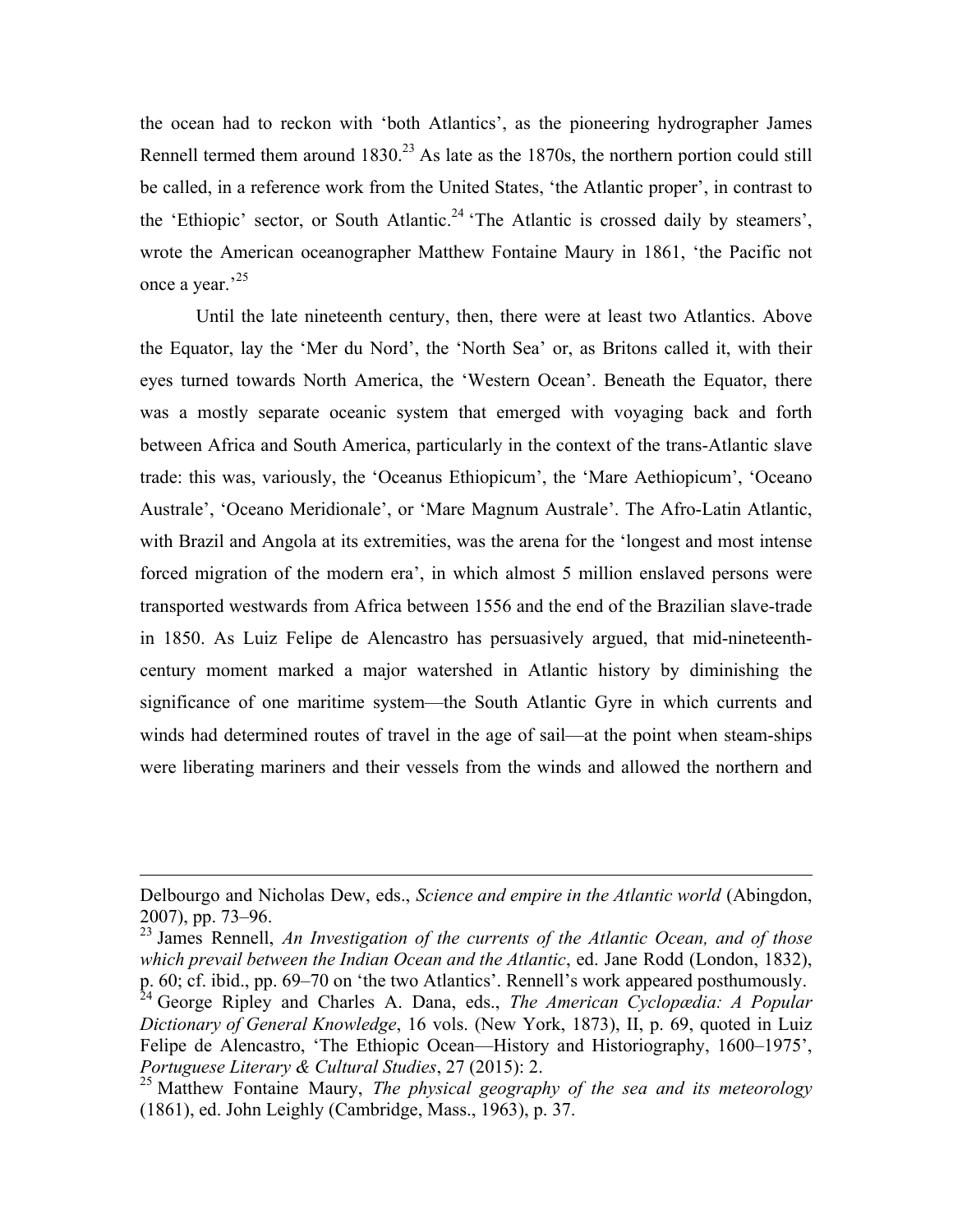southern Atlantic systems to be more firmly sutured together.<sup>26</sup> It was not a coincidence that perhaps the greatest emancipated voice of the age, Frederick Douglass, proclaimed in 1852 that, 'Oceans no longer divide, but link nations together. From Boston to London is now a holiday excursion. Space is comparatively annihilated. Thoughts expressed on one side of the Atlantic, are distinctly heard on the other.<sup>27</sup> Douglass was no doubt thinking of 'the Atlantic proper', but his words increasingly described the Atlantic basin as a whole, north and south as well as east and west.

The emergence of this integrated Atlantic—post-emancipation, post-colonial, if not quite (or perhaps ever) post-imperial—made possible the imagination of larger Atlantic histories in the sense of historical accounts that took the Atlantic basin as their bailiwick. Indeed, a narrative arising from this moment and constructed around the rise and fall of the slave-trade and the histories of slavery and emancipation, may be the most promising point of origin for Atlantic history itself. W. E. B. Du Bois's *The Suppression of the African Slave-Trade to the United States of America, 1638–1870* (1896) is emblematic of this post-emancipation historiography, a history of the black Atlantic a century before the sociologist Paul Gilroy made the term fashionable while using Du Bois's own concept of 'double consciousness' as a lens.<sup>28</sup> Du Bois's was a study on an inter-continental scale over a *longue durée* of almost two hundred and fifty years. Without his work, studies such as C. L. R. James's *The Black Jacobins* (1938) or Eric Williams's *Capitalism and Slavery* (1944) would have been inconceivable. Nor might we have had the single greatest macroscope for viewing the Atlantic as a dynamic, destructive, circulatory system—the on-line Trans-Atlantic Slave Trade Database detailing nearly 36,000 voyages carrying as many as 12.5 million people across the

<sup>&</sup>lt;sup>26</sup> Alencastro, 'The Ethiopic Ocean', 1, 6; see also Kenneth Maxwell, 'The Atlantic in the Eighteenth Century: A Southern Perspective on the Need to Return to the "Big Picture"', *Transactions of the Royal Historical Society*, n.s. 3 (1993), 209–36.

 $27$  Frederick Douglass, 'What to the slave is the fourth of July?: An address delivered in Rochester, New York, on 5 July 1852', in *The Frederick Douglass papers, series one: Speeches, debates, and interviews*, ed. John W. Blassingame, 5 vols. (New Haven, 1979– 92), II, p. 387.

<sup>28</sup> W. E. B. Du Bois, *The suppression of the African slave-trade to the United States of America, 1638–1870* (New York, 1896); Paul Gilroy, *The Black Atlantic: Modernity and double consciousness* (Cambridge, Mass, 1993).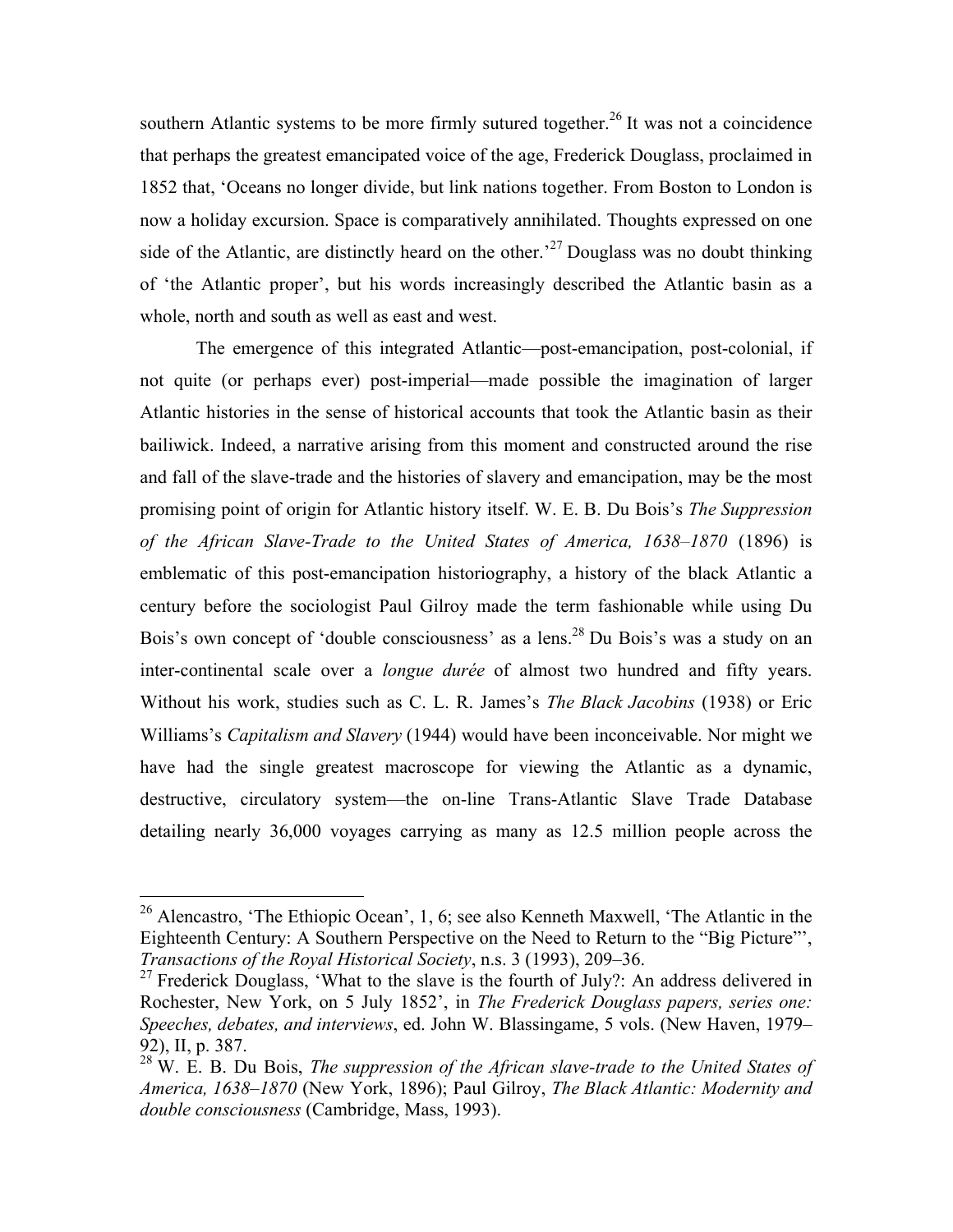ocean.29 There was a black Atlantic history almost before there was any other Atlantic history, and it placed bondage and forced displacement of subaltern populations at the heart of the Atlantic story.

As if to answer this black Atlantic vision, a distinctly white and racially-charged Atlantic also emerged briefly in the early twentieth century. This was the geo-political vision of an Atlantic world imagined by the German political geographer Karl Haushofer in the 1920s. Haushofer is perhaps better known now for his vision of Pacific history another early and anomalous precursor to a burgeoning field of oceanic history—but the two emerged in tandem in the pages of his journal, the *Zeitschrift für Geopolitik*. <sup>30</sup> There, the Atlantic world (*Atlantische Welt*) comprised the continents of the Americas, the oceans around them and only the sub-Saharan parts of Africa. Haushofer clearly separated this from another sphere of influence with its own independent history and destiny, the 'Old World' (*Alte Welt*) of Europe, North Africa and the Arabian peninsula. This *Atlantische Welt* connected the Americas to Africa but not to Europe, and hence a racialised and creolised hemisphere with oceanic projections.<sup>31</sup> This was an Atlantic world outside of any Atlantic history that had been, or ever would be, imagined again.

The next wave of Atlantic histories came during what, from an Atlantic perspective, was the inter-War period.<sup>32</sup> In the closing stages of the First World War, the American journalist Walter Lippmann began to write of an 'Atlantic community', which was initially North Atlantic in scope but which he later extended to include various Latin American countries. His idea went underground during an era of American isolationism but resurfaced later as the backstory for the institutionalized Atlantic community erected after the next great war. Lippmann emerged afresh as a promoter of Atlanticism as a species of internationalism in the era of US-led building of international institutions, from

 $^{29}$  http://www.slavevoyages.org/ (accessed 31 March 2017); David Eltis and David Richardson, *Atlas of the Transatlantic slave trade* (New Haven, 2010).

<sup>30</sup> On Haushofer's Pacific vision, see Alison Bashford, 'Karl Haushofer's *Geopolitics of the Pacific Ocean*', in Kate Fullagar, ed., *The Atlantic world in the antipodes: Effects and transformations since the eighteenth century* (Newcastle upon Tyne, 2012), pp. 120–43.

<sup>&</sup>lt;sup>31</sup> See the world map from *Zeitschrift für Geopolitik*, 1, 4 (1924), reproduced in William O'Reilly, 'Genealogies of Atlantic History', *Atlantic Studies*, 1 (2004): 79.

<sup>&</sup>lt;sup>32</sup> For more on these inter-War genealogies of Atlantic history, see O'Reilly, 'Genealogies of Atlantic History'.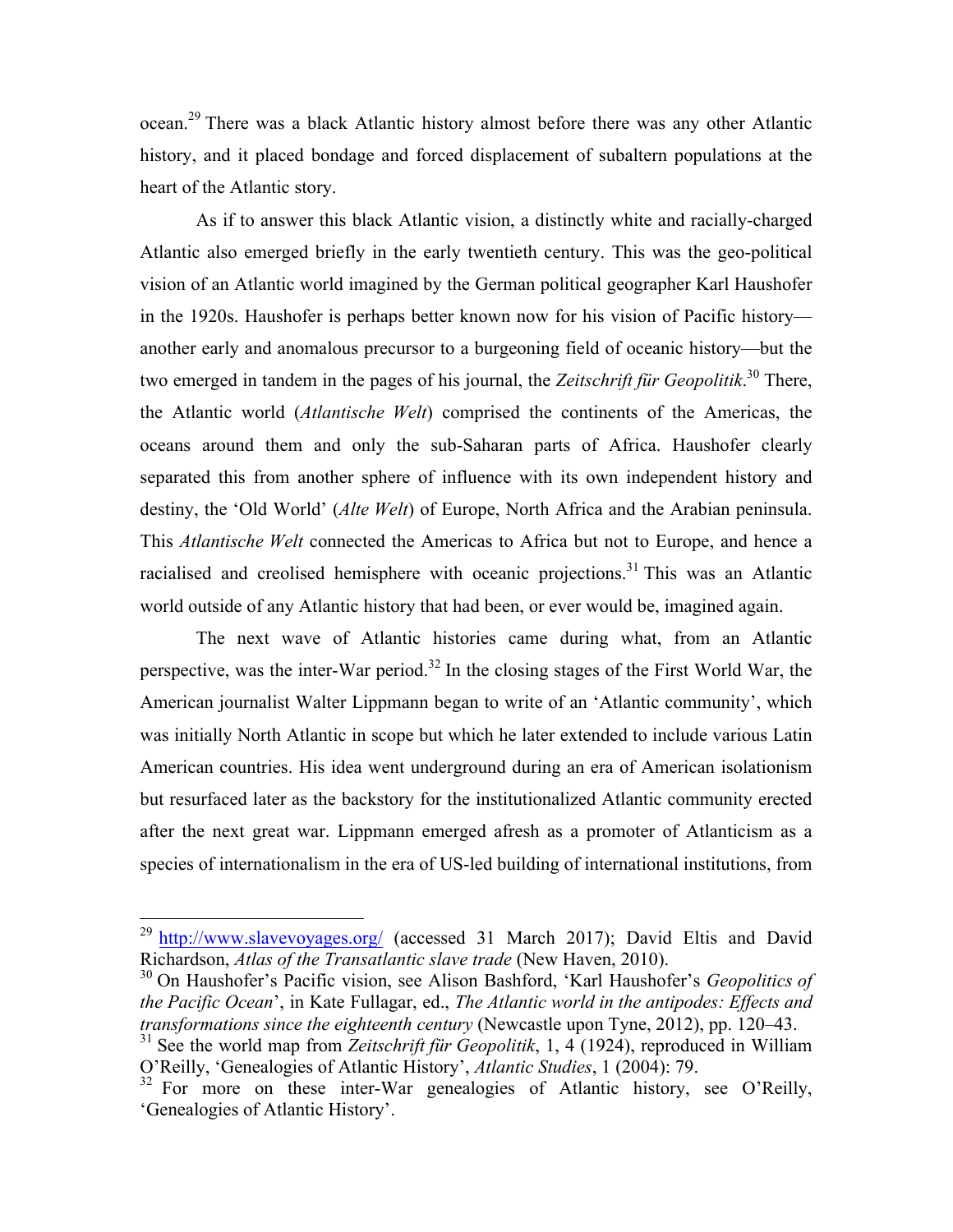the Atlantic Charter (1941) and the United Nations to UNESCO to NATO, that is often held to be the seedbed for Atlantic history as an integrated field of focus.<sup>33</sup> It is from this moment that we get the initial conception of 'Atlantic world' as a geopolitical expression of an Atlantic community and as a historical entity in the writings of diplomats and legal internationalists but not yet among historians. <sup>34</sup> It was in the early 1970s that the idea of an 'Atlantic world' first broke free of these origins to migrate into broader historiography. It only became a widespread term of art in the new century, when its usage ballooned in historical work after 2000: six scholarly articles in the English used the term in their titles in the 1990s but over fifty did so in the 2000s, and there has been a similar pattern of invocations since  $2010^{35}$ 

The post-Second World War genealogy of Atlantic history underpinned a narrative with a durable chronology and implied geography. European westward expansion into oceanic space led to waves of emigration premissed on the dispossession of Indigenous peoples and the destruction or transmutation of their communities in order to facilitate settler colonialism, initially under the supervision of European metropoles. The increasingly insatiable slave trade pumped expendable labour into a system of early capitalist production, leading to escalating inequality and racial domination. Those hierarchies did not collapse when perceived political oppression and the creole response to it sparked a series of 'Atlantic revolutions' that led to political independence, the formation of new nation-states (which were retrofitted with their own national histories) and, with a delay of decades and sometimes as a result of civil war, the emancipation of the enslaved. This was the teleological narrative that informed Atlantic history at the height of its fortunes in the early twenty-first century. It settled into a timeline between the late fifteenth century and the first third of the nineteenth century but inevitably missed

 <sup>33</sup> Bailyn, *Atlantic History*, pp. 6–30, is the classic account of this genealogy of Atlantic history.

<sup>34</sup> See, for example, Arnold Ræstad, *Europe and the Atlantic world*, ed. Winthrop W. Case (Princeton, NJ, 1941); Ræstad, *Europe and the Atlantic world* (Oslo, 1958); Claude Delmas, *Le monde Atlantique* (Paris, 1958); Robert Strausz-Hupé, et al., *Building the Atlantic world* (New York, 1960).

 $35$  The first use of 'Atlantic world' in the title of a historical monograph in English seems to be K. G. Davies, *The North Atlantic world in the seventeenth century* (Minneapolis, 1974). JSTOR articles with the words 'Atlantic World' in the title appeared at the following rate: 1970s (1); 1980s (2); 1990s (6); 2000s (52); 2010–16 (32).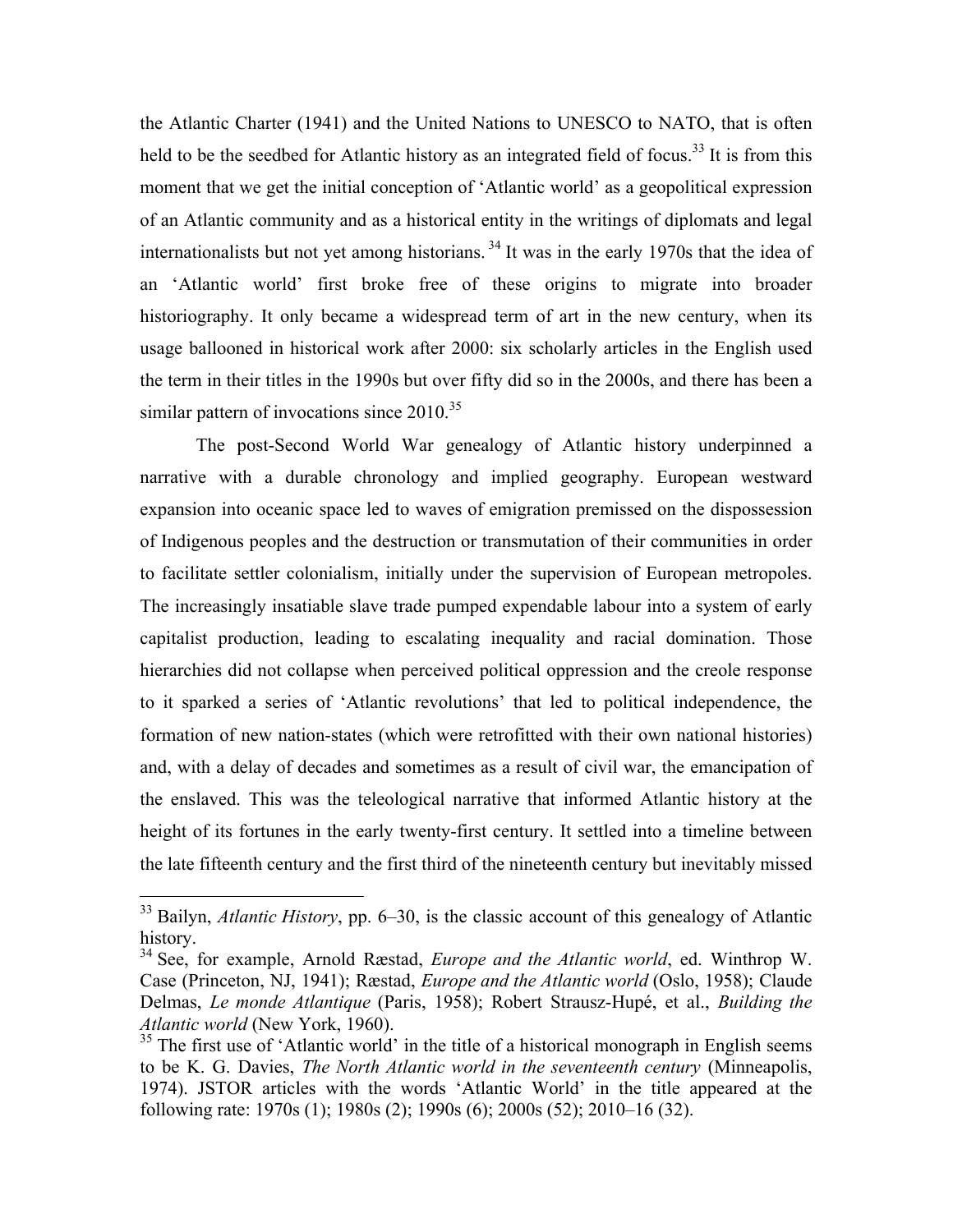the watershed of 1850 and the later Brazilian abolition of 1888 and only belatedly incorporated the Haitian Revolution as a pivotal event. It was, by accident or design, but still without acknowledgment, an Atlantic history whose chronology revealed its geography as still centred on that 'proper' Atlantic above the Equator.

This was a history of the North Atlantic as the Mediterranean of modernity, strung between European expansion and early industrialization and informed by a liberal story of oppression relieved by revolution and emancipation, both personal and political. In the hands of the French historian Jacques Godechot and his American collaborator, R. R. Palmer, this political narrative produced a history of modern Western civilization with the Atlantic at its heart. However, the Atlantic itself was more a hole than a centre. Their germinal paper, 'Le problème de l'Atlantique', presented in Rome in 1955, depicted an Atlantic world without an ocean: like Palmer's great solo work, *The Age of the Democratic Revolution* (1959–64), their piece can hardly be said to contribute to Atlantic history as an oceanic history, though Godechot himself had written the first maritime history of the Atlantic in French in 1947.<sup>36</sup> (The first English-language histories of the Atlantic, published in 1957 by two mariner-writers, the American Leonard Outhwaite and the Australian John Villiers, were popular works firmly focused on the North Atlantic.)<sup>37</sup> It would take students of the early modern Hispanic Atlantic inspired by Fernand Braudel in the 1950s, such as Vitorino *Magalhães* Godinho, Huguette Chaunu and Pierre Chaunu and Frédéric Mauro, to apply Mediterranean models to the Atlantic and its regions, even if Braudel himself found their work 'arbitrary' for failing to achieve his holistic ambitions.<sup>38</sup> As a result, these avatars of Atlantic history were rarely invoked later as

 <sup>36</sup> Jacques Godechot, *Histoire de l'Atlantique* (Paris, 1947); R. R. Palmer and Jacques Godechot, 'Le problème de l'Atlantique du XVIII<sup>e</sup> au XX<sup>e</sup> siécle', in *Relazioni del X Congresso Internazionale di Scienze Storiche (Rome, 4–11 Settembre 1955*), 6 vols. (Florence, 1955), V, pp. 175–239; Palmer, *The age of the democratic revolution: A political history of Europe and America, 1760–1800*, introd. David Armitage (Princeton, NJ, 2014).

<sup>37</sup> Leonard Outhwaite, *The Atlantic: A history of an ocean* (New York, 1957); Alan Villiers, *Wild ocean: The story of the North Atlantic and the men who sailed It* (New York, 1957). (Villiers also wrote an early work of Indian Ocean history: *The Indian Ocean* (London, 1952); Sivasundaram, 'The Indian Ocean', above.) Their descendant is Simon Winchester, *Atlantic: A vast ocean of a million stories* (London, 2010).

<sup>38</sup> Vitorino de *Magalhães* Godinho, 'Problèmes d'économie atlantique: Le Portugal,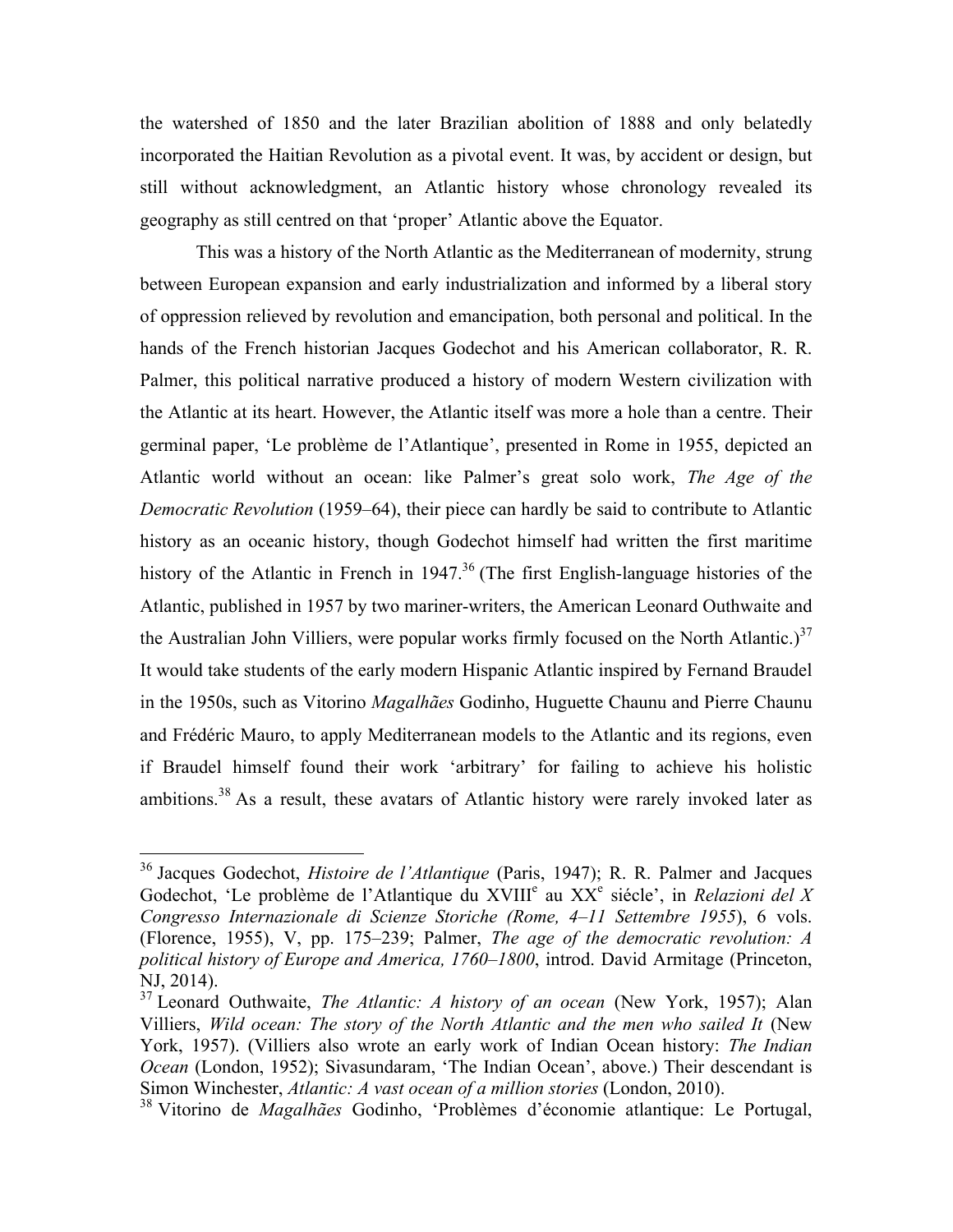originators of the field, in favour of dry-footed historians like Palmer who had little interest in the history of the Atlantic ocean *per se*.

Until the explosion of self-consciously Atlantic history in the late 1990s and early 2000s, scholarship flowed largely in the channels cut after the Second World War. These intellectual conduits directed Atlantic history into imperial and national histories, within a chronology from encounter to emancipation between the late fifteenth and early nineteenth centuries. The major exceptions were those African historians like Philip Curtin who followed Du Bois and his successors in studying the long-term dynamics of the slave trade: their work necessarily affirmed the established periodization of Atlantic history, but it penetrated deeper into the South Atlantic context and into Africa, it integrated the Caribbean more firmly within Atlantic history and it focused on a slavesystem driven by national entities, in Portugal and Britain especially, but decidedly supranational and intercontinental in scope.<sup>39</sup>

The challenge for Atlantic history in the late twentieth century was threefold: first, to integrate the various streams of Atlantic history—political, economic and cultural; black and white Atlantics; national and transnational histories; second, to press against conventional chronological and geographical boundaries; and third, to define the identity of the field without cutting it off from other areas of historical inquiry. The rapid maturation and equally speedy dissolution of Atlantic history in the early 2000s only partly rose to those challenges. To be sure, as the proliferation of seminars and conferences, monographs and articles demonstrated, Atlantic history offered an expansively integrative approach at just the moment when historians were becoming increasingly sceptical that a national frame was adequate to capture the processes, both local and global, in which they were interested. The major syntheses that emerged in the wake of this expansion of monographic work, in the form of textbooks and surveys as Atlantic history became a widespread teaching field, consolidated this integrative

<u> 1989 - Andrea San Andrea San Andrea San Andrea San Andrea San Andrea San Andrea San Andrea San Andrea San An</u>

flottes du sucre et flottes de l'or, 1670–1770', *Annales ESC*, 5 (1950): 184–97; Huguette Chaunu and Pierre Chaunu, *Séville et l'Atlantique, 1504–1650*, 8 vols. (Paris, 1955–59); Frédéric Mauro, *Le Portugal et l'Atlantique au XVII<sup>e</sup> siècle, 1570-1670: étude économique* (Paris, 1960); Alencastro, 'The Ethiopic Ocean', 35–37.

<sup>39</sup> See, for example, Philip Curtin, *The Atlantic slave trade: A census* (Madison, Wis., 1969).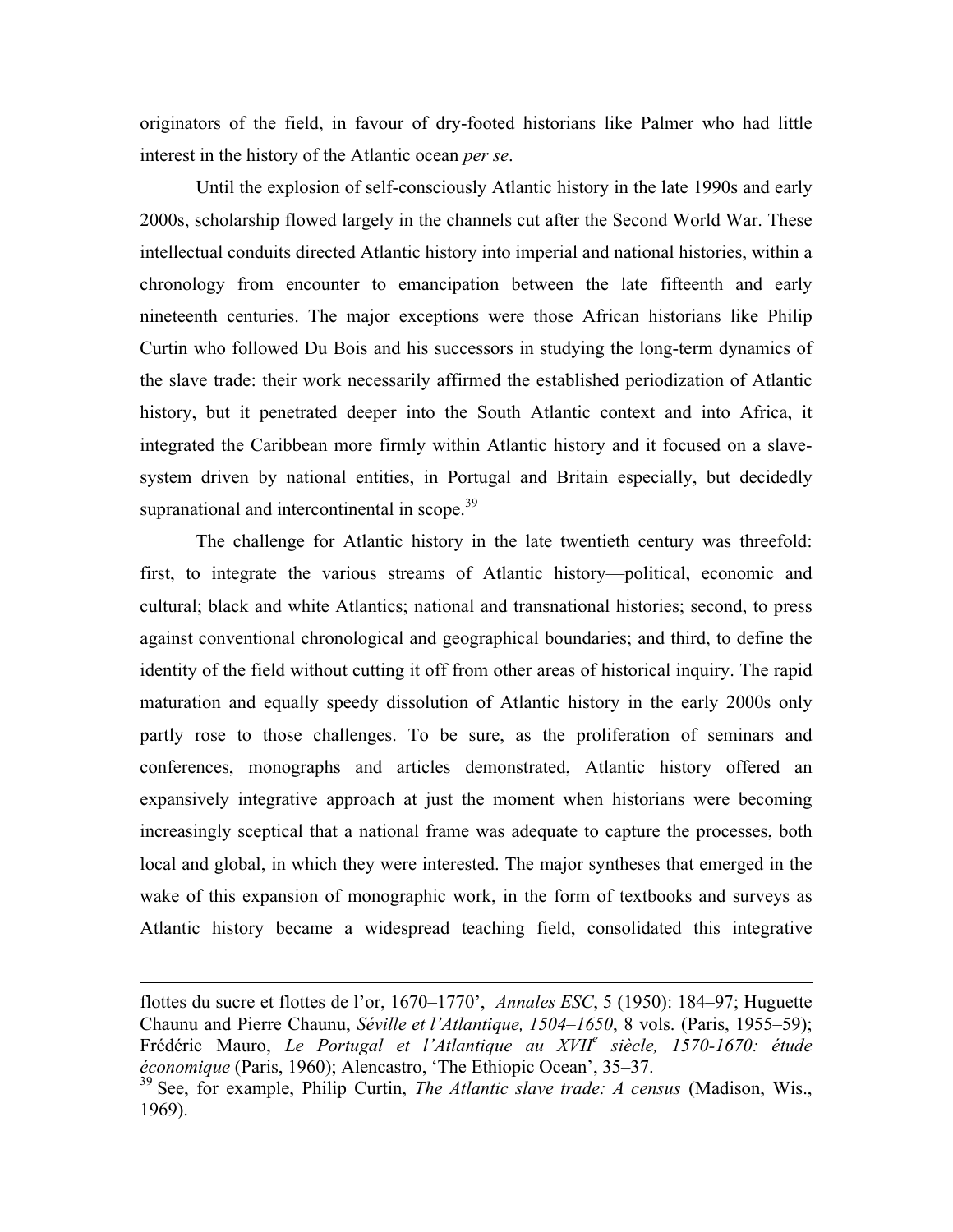tendency, especially by combining the black, white and 'red' (or Indigenous) Atlantics into multi-ethnic narratives.<sup>40</sup> They were less successful in breaching the apparently impenetrable barrier of the mid-nineteenth century: the moment when both Atlantics were finally joined into a single communications system continued to mark the outer limit of Atlantic history, at least chronologically. Historians of early globalisation centred on the late nineteenth-century Atlantic economy, students of the US Civil War era and scholars of migration who note the movement of 65 million Europeans across the ocean between 1830 and 1930, have made the case for a 'long Atlantic'.<sup>41</sup> However, what Emma Rothschild calls 'provincialism in time' has proved more resilient than provincialism in space, and this longer Atlantic has yet to become established historiographically.<sup>42</sup>

The third challenge, of defining Atlantic history, remained productively unresolved even at the zenith of Atlantic history's success. To establish its identity, some historians, like Bailyn, engaged in genealogy, to discover their ancestors and to display their pedigree, even if at some cost in constraining originality while affirming continuity. In response, others (including myself) turned to morphology, to display the family resemblances among related strains of Atlantic history.<sup>43</sup> These joint efforts may have briefly shaped the course of the field, just before its identity was once more subsumed

 <sup>40</sup> See especially Benjamin, *The Atlantic world*, and Thornton, *A cultural history of the Atlantic world, 1250–1820*, as well as the guide to 'Further Reading' for this chapter.

<sup>41</sup> Kevin H. O'Rourke and Jeffrey G. Williamson, *Globalization and history: The evolution of a nineteenth-century Atlantic economy* (Cambridge, Mass., 1999); Douglas R. Egerton, 'Rethinking Atlantic historiography in a postcolonial era. The Civil War in a global perspective', *Journal of the Civil War Era*, 1 (2011): 79–95; Robert E. Bonner, 'The salt water Civil War: Thalassological approaches, ocean-centered opportunities', *Journal of the Civil War Era*, 6 (2016): 243–67; Donna Gabaccia, 'A long Atlantic in a wider world', *Atlantic Studies*, 1 (2004): 10–12.

<sup>42</sup> Emma Rothschild, 'Late Atlantic history', in Canny and Morgan, eds., *The Oxford handbook of the Atlantic world, 1450–1850*, p. 647; for exceptions, see Daniel T. Rodgers, *Atlantic crossings: Social politics in a progressive age* (Cambridge, Mass., 1998), and the essays in the fourth part of Falola and Roberts, eds., *The Atlantic world, 1450–2000*, pp. 275–358 ('Globalization and its discontents'), on the twentieth-century Atlantic world.

<sup>43</sup> Bernard Bailyn, 'The idea of Atlantic history', *Itinerario*, 22 (1996)L 19–44*,* revised and expanded in Bailyn, *Atlantic History*, pp. 1–56; O'Reilly, 'Genealogies of Atlantic history'.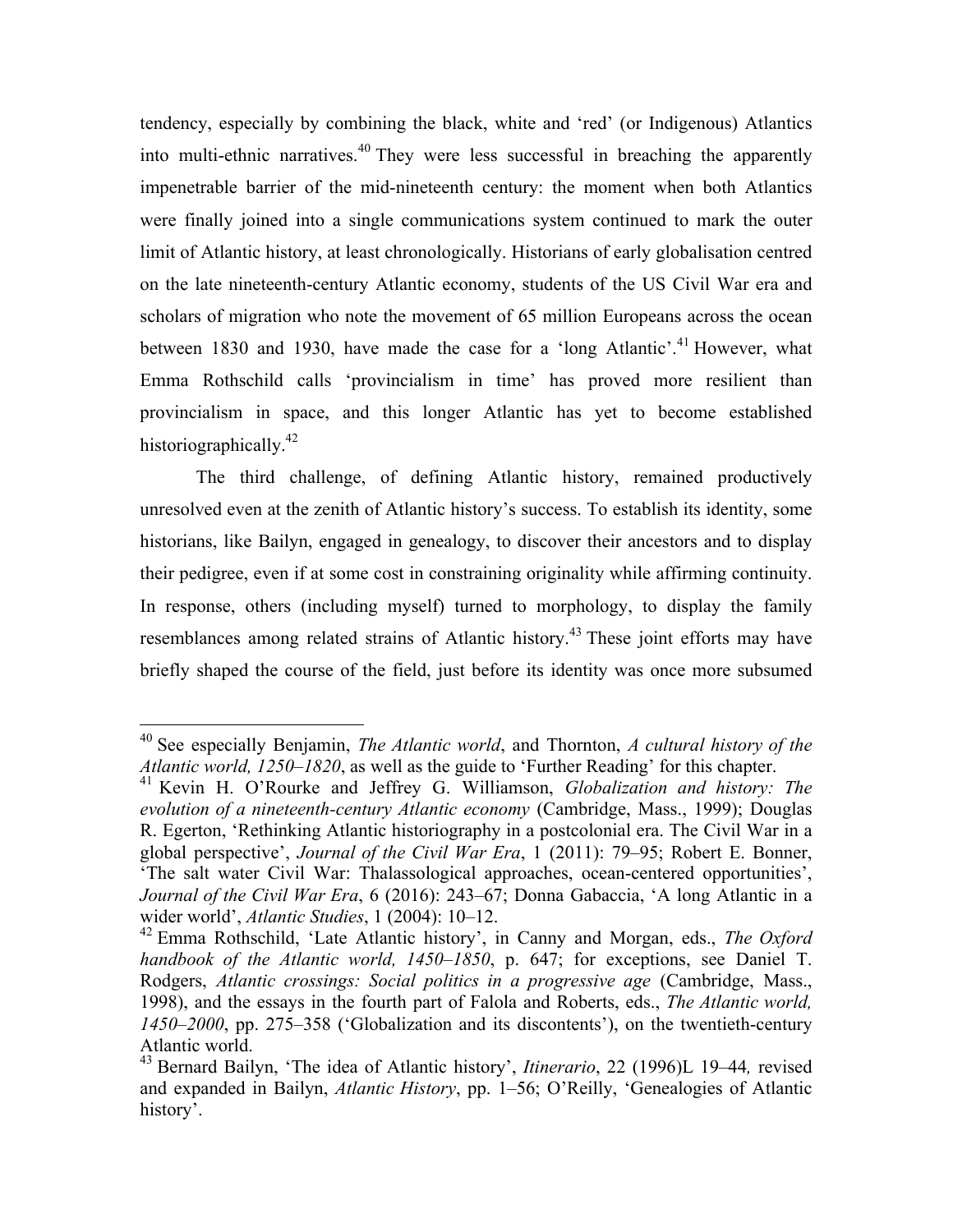into broader currents of historical inquiry. Sometimes, the best way to go forward is to look backwards; in the remainder of this chapter, I will suggest three new routes for Atlantic history, in light of recent oceanic history more broadly, and building on my earlier effort to dissect the field.

## **Three (more) concepts of Atlantic history**

Fifteen years ago, I proposed three concepts of Atlantic history to anatomise existing approaches and to point up prospective pathways for the field: these were *circum*-Atlantic history, *trans*-Atlantic history and *cis*-Atlantic history.<sup>44</sup> By circum-Atlantic history, I meant 'the history of the Atlantic as a particular zone of exchange and interchange, circulation and transmission': in short, Atlantic history as transnational history.<sup>45</sup> Trans-Atlantic history is 'the history of the Atlantic world told through comparisons' between empires, nations, states and similar communities or formations, such as cities or plantations—that is, Atlantic history as international, interregional or, as we might now say, inter-polity history.  $46$  And cis-Atlantic history comprises 'the history of any particular place—a nation, a state, a region, even a specific institution—in relation to the wider Atlantic world', or Atlantic history conceived as local history and even as microhistory.<sup>47</sup>

 <sup>44</sup> Armitage, 'Three concepts of Atlantic history', 17–29.

<sup>45</sup> Joseph Roach, *Cities of the dead: Circum-Atlantic performance* (Cambridge, Mass., 1996), was the source of the term.

<sup>&</sup>lt;sup>46</sup> I take the term 'inter-polity' from the work of Lauren Benton and Adam Clulow: for example, Benton and Clulow, 'Legal encounters and the origins of global law', in Jerry H. Bentley, Sanjay Subrahmanyam and Merry E. Wiesner-Hanks, eds., *The Cambridge world history*, VI, 2: *The construction of a global world, 1400–1800 CE: Patterns of Change* (Cambridge, 2015), pp. 80–100.

<sup>&</sup>lt;sup>47</sup> Lara Putnam, 'To study the fragments/whole: Microhistory and the Atlantic world', *Journal of Social History,* 39 (2006): 615–30. For self-consciously cis-Atlantic histories, see, for example, Stephen K. Roberts, 'Cromwellian towns in the Severn basin: A contribution to cis-Atlantic history?', in Patrick Little, ed., *The Cromwellian Protectorate* (Woodbridge, 2007), pp. 165–87; Daniel Walden, 'America's first coastal community: A cis- and circumatlantic reading of John Smith's *The Generall Historie of Virginia*', *Atlantic Studies*, 7 (2010): 329–47; Steven A. Sarson, *The tobacco-plantation South in the Early American Atlantic world* (Basingstoke, 2013).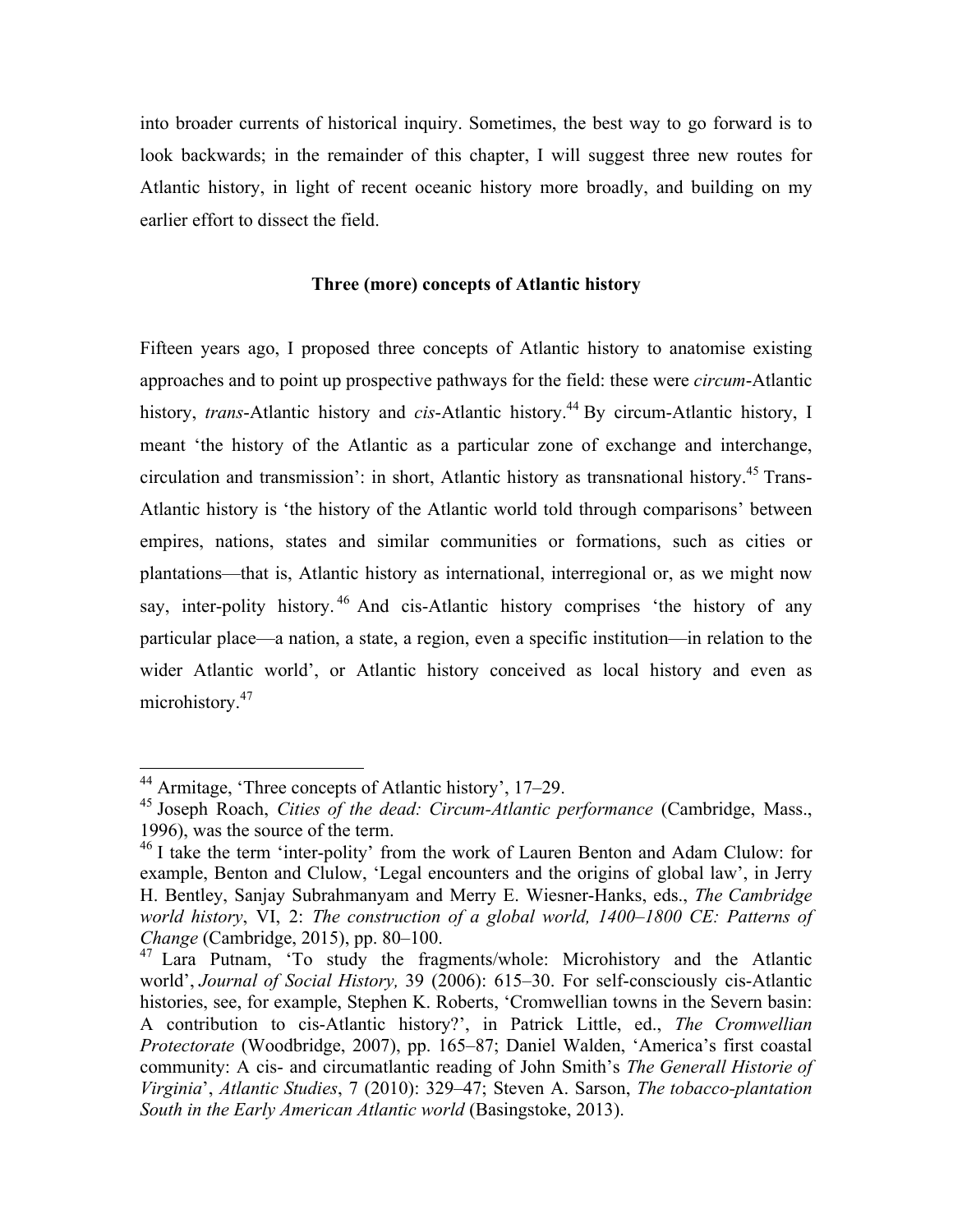This typology was not exhaustive and I intended the three categories to be mutually reinforcing: circum-Atlantic history made trans-Atlantic history possible and both depended on cis-Atlantic histories; these emerged in turn from circum- and trans-Atlantic connections and circulations. At the time, and for many years after, they adequately captured the bulk of work conducted as the history of an Atlantic world that was largely defined against inter-oceanic and global connections, conceived of as a holistic, multi-continental system and viewed as the sum of experiences above the waves and on the territories adjoining and within the Atlantic Ocean. By now, they no longer seem as comprehensive as they once did, not least because they were derived mostly inductively, from existing practices within Atlantic history itself.

The evolution of oceanic history in the last decade suggests a pressing need to extend my original trichotomy to take account of more recent developments, within and beyond Atlantic history, and to imagine new prospects for Atlantic history itself. With these goals in mind, let me offer three *more* concepts of Atlantic history in addition to my original triad:

- 1. *Infra*-Atlantic history—the subregional history of the Atlantic world.
- 2. *Sub*-Atlantic history—the submarine history of the Atlantic world.
- 3. *Extra*-Atlantic history—the supraregional history of the Atlantic world.

My aim in the latter part of this chapter is to describe each approach, with examples drawn from Atlantic history and its historiographical neighbours, to account for their significance and to suggest how each can draw Atlantic history into closer and more productive dialogue with other oceanic histories. These three new concepts, supplement but do not supplant my earlier trichotomy. Taken together, they can offer novel ways to re-energise the field of Atlantic history and to increase its integration with other areas of historical analysis.

#### **Infra-Atlantic history**

Infra-Atlantic history is the inverse of circum-Atlantic history as 'the history of the ocean as an arena distinct from any of the particular, narrower, oceanic zones that comprise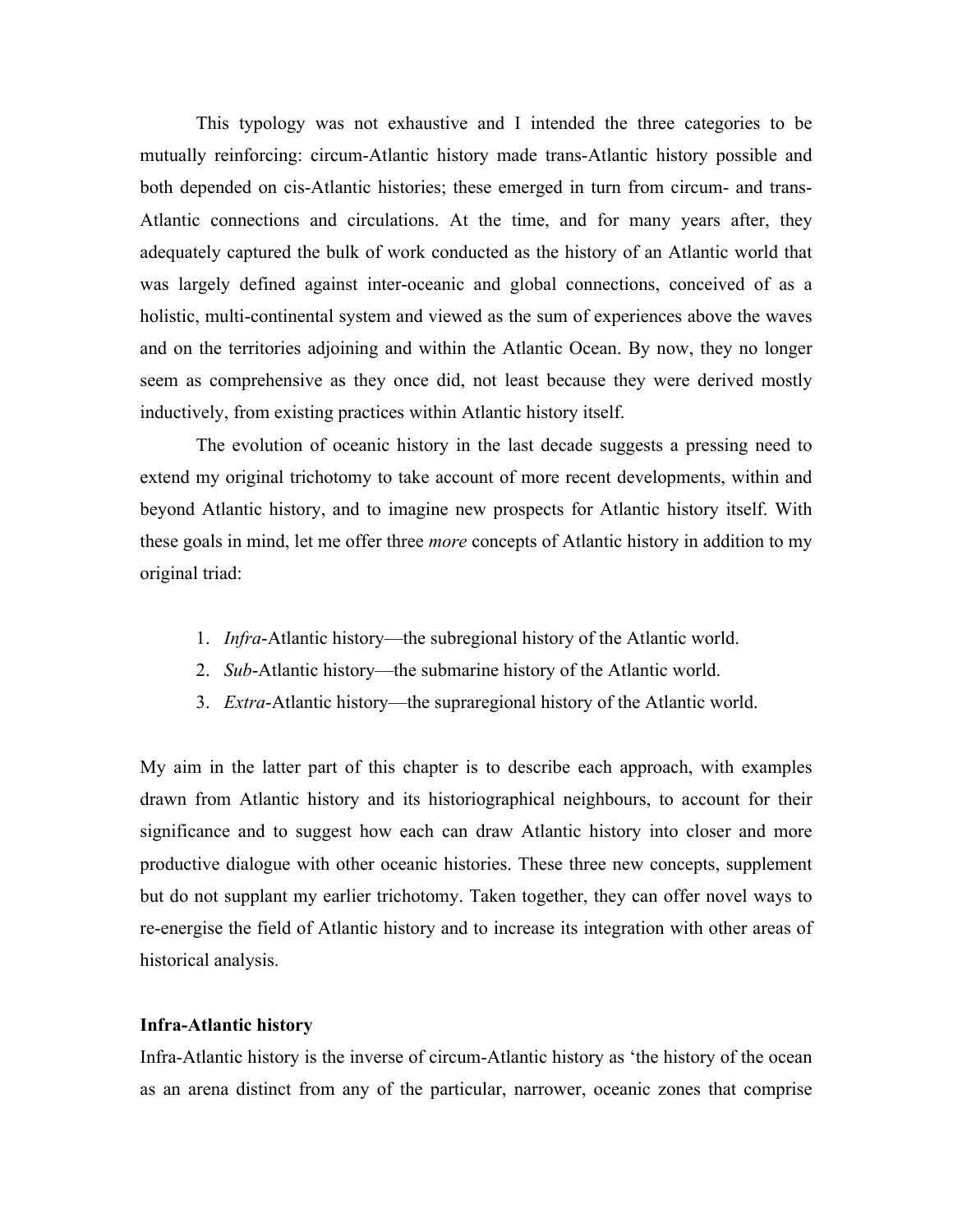it.<sup>48</sup> In contrast to that integrative approach, it focuses instead on those more specific and bounded regions that flow into or abut upon the larger ocean but which have their own integrity as islands and archipelagos, littorals and beaches, straits, gulfs and seas in their own right. It is the history of the peoples who inhabited these sub-regions, who lived by the sea or pursued maritime lives in coastal and insular waters. This is not the Atlantic as a congeries of cis-Atlantic histories, because there is no assumption that those places should be connected to a larger circuit of communication. Nor is it the Atlantic as a 'world' or a 'system' but instead as a series of distinct spaces and the competing visions that emerged from them. To paraphrase a distinction Greg Dening made for Pacific history, it is history *in* the Atlantic rather than history *of* the Atlantic.<sup>49</sup>

Infra-Atlantic history draws inspiration from adjacent oceanic histories that have also attempted to break down wider oceans into their component parts. As Jonathan Miran notes in his essay on the Red Sea in this volume, 'most maritime spaces are innately fractured, fragmented and unstable arenas'; with this, he affirms the argument of Nicholas Purcell and Peregrine Horden that the Mediterranean should be spared from Braudelian synthesis by decomposition into many microecologies or Sugata Bose's similar claims in favour of the dizzyingly various 'hundred horizons' visible in the Indian Ocean arena.<sup>50</sup> It has been suggested that the future of global history in an age of resurgent nationalism, populism and anti-globalism lies in narrating disintegration as well as integration.<sup>51</sup> On this view, a segmented Atlantic has as much to reveal as a coordinated one. This is because it is more likely to reflect particular experiences than to fall into the traps of Eurocentrism—the assumption that the Atlantic was a European

 <sup>48</sup> Armitage, 'Three concepts of Atlantic history', 18.

<sup>49</sup> Greg Dening, 'History "in" the Pacific', *The Contemporary Pacific*, 1 (1989): 134–39; compare Blakemore, 'The changing fortunes of Atlantic history': 862, on the attendant 'risk of losing the impulse to search for connections across boundaries or on an Atlantic scale' that might come with history 'in' rather than 'of' the Atlantic.

<sup>&</sup>lt;sup>50</sup> Miran, 'The Red Sea', in this volume, p. 000; Nicholas Purcell and Peregrine Horden, *The corrupting sea: A study of Mediterranean history* (Oxford, 2000); Sugata Bose, *A hundred horizons: The Indian Ocean in the age of global empire* (Cambridge, Mass., 2006).

<sup>51</sup> Jeremy Adelman, 'What is global history now?', *Aeon Magazine* (2 March 2017): https://aeon.co/essays/is-global-history-still-possible-or-has-it-had-its-moment (accessed 31 March 2017).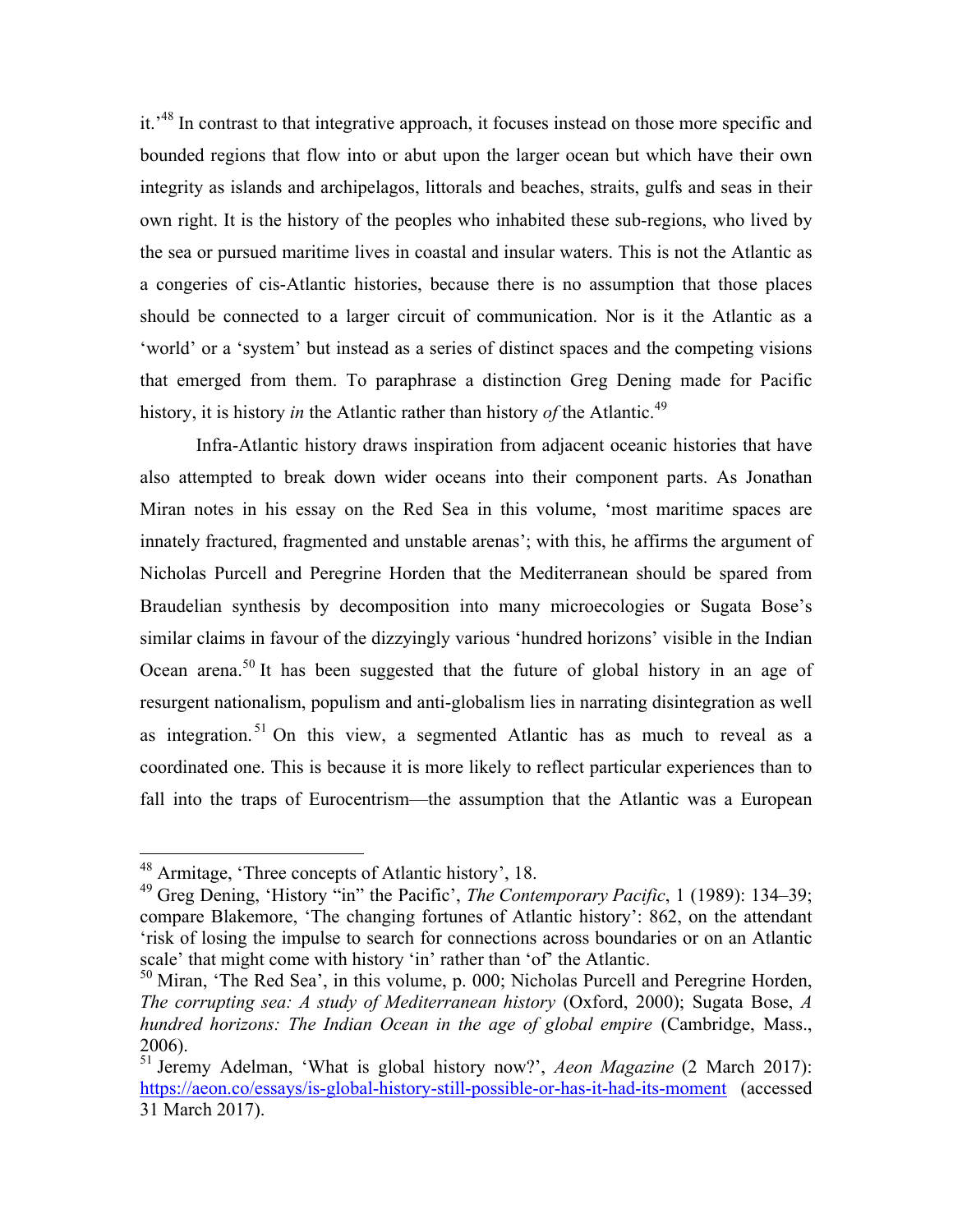preserve or invention—or whiggism, the premise that Atlantic integration was inevitable, even irreversible.

Infra-Atlantic history can be discovered first throughout the islands of the Atlantic. That search takes us back to one possible root of the term 'Atlantic' itself. Around 355 BCE, Plato in the *Timaeus* imagined the island empire of Atlantis, in the western ocean beyond the Mediterranean 'frog-pond', which warred with Athens before disappearing in a cataclysmic flood. The first European voyages into the Atlantic lent his myth fresh plausibility—or, at least, utility in accounting for earlier links with the Americas—though it later became a western analogue to the Indian Ocean's Lemuria, a sunken superpower around which identities later swirled.<sup>52</sup> The first recorded westward explorer of the Atlantic was Plato's near-contemporary, the island-hopping Pytheas of Massalia (Marseille), who made it to Britain, the Orkneys and Shetlands and possibly even Iceland in the  $4<sup>th</sup>$  century BCE.<sup>53</sup> Long thereafter, the Atlantic would be a realm of imaginary islands—the Fortunate Isles, St Brendan's Isle, the Island of the Seven Cities and Ultima Thule, among others—before Europeans learned that it was indeed a sea fringed with many insular formations, from Orkney and Shetland in the north to the Canaries and the Azores in mid-Atlantic and the Greater and Lesser Antilles in the Caribbean. <sup>54</sup> All had their own infra-Atlantic histories before trans-Atlantic contact and their inhabitants would continue to live such histories even when they became more deeply implicated in an emergent Atlantic world.

The Atlantic gradually came into focus as a sea *with* islands, but was it also a sea *of* islands? Pacific studies prompt the question.<sup>55</sup> In that oceanic history, the paradigm of

 <sup>52</sup> *Plato's Atlantis Story: Text, translation and commentary*, ed. Christopher Gill (Liverpool, 2017); Pierre Vidal-Naquet, *The Atlantis Story: A short history of Plato's myth*, trans. Janet Lloyd (Exeter, 2007), pp. 56–62; Sumathi Ramaswamy, *The lost land of lemuria: Fabulous geographies, catastrophic histories* (Berkeley, 2004).

<sup>53</sup> Barry Cunliffe, *The extraordinary voyage of Pytheas the Greek* (London, 2001).

<sup>54</sup> John R. Gillis, *Islands of the mind: How the human imagination created the Atlantic world* (Basingstoke, 2004); compare Andrew Jennings, Silke Reeploeg and Angela Watt, eds., *Northern Atlantic islands and the sea: Seascapes and dreamscapes* (Newcastle upon Tyne, 2017).

<sup>&</sup>lt;sup>55</sup> Paul D'Arcy, 'The Atlantic and Pacific worlds', in Coffman, Leonard and O'Reilly, eds., *The Atlantic world*, 207–26; Damon Salesa, 'Opposite footers', in Fullagar, ed., *The Atlantic world in the antipodes*, 283–300.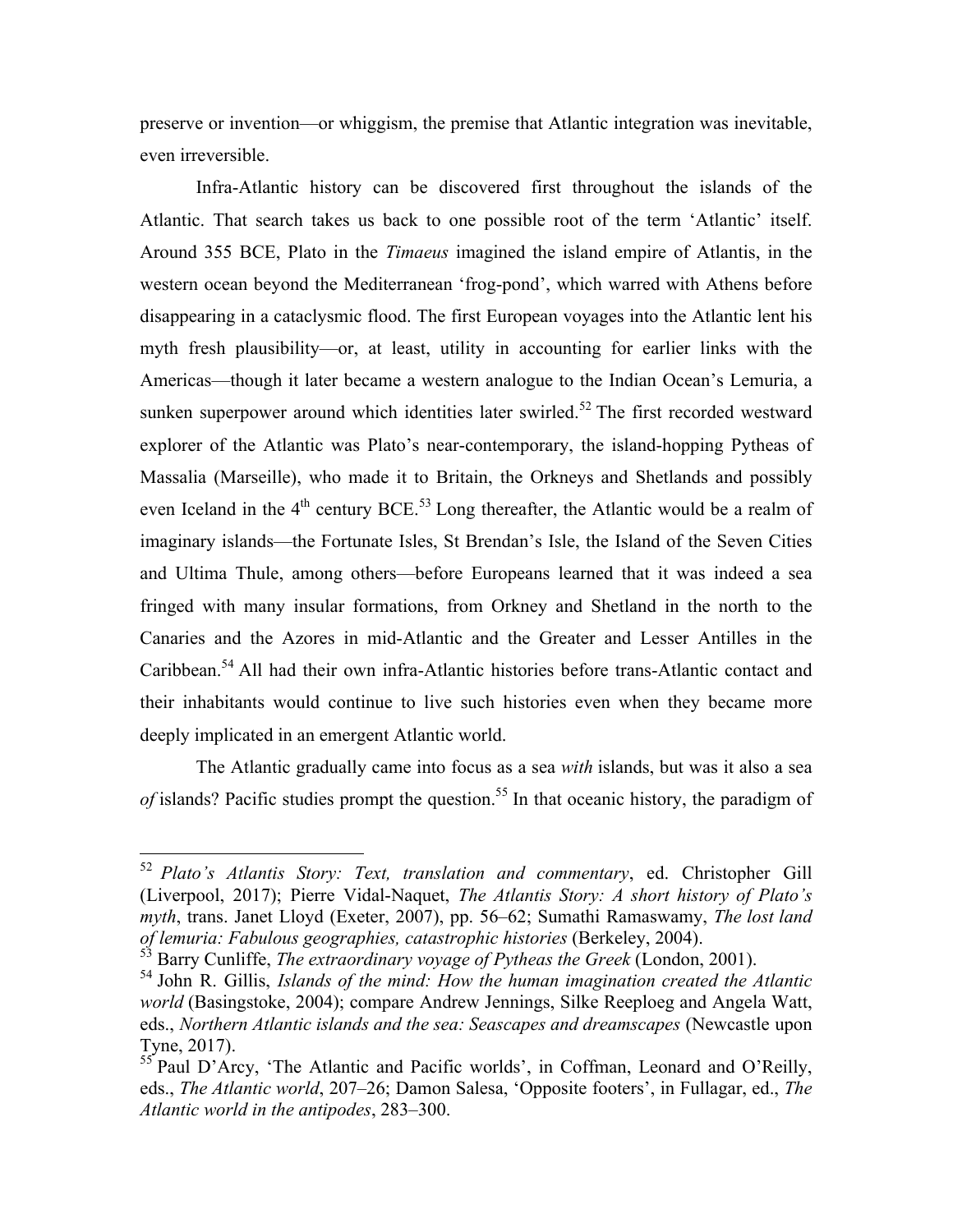a sea of islands expresses Indigenous consciousness of attachment and importance; it reframes as plenitude what outsiders put down as the absence or insignificance of territories in the 'Earth's empty quarter'.<sup>56</sup> There were no Indigenous Atlantic equivalents to the immense colonising voyages of the Polynesian navigators, which made islands into stepping-stones across vast oceanic expanses. The 'Atlantic Mediterranean', populated by islands from the Canaries to the Azores and joined together by Atlantic winds, could hardly compare with these, though the Caribbean islands and the adjacent coastal regions of southern North America and northern South America have a claim to be a 'transoceanic Mediterranean' or even an 'Atlantic Oceania', albeit on a far smaller scale than anything within the Pacific.<sup>57</sup> Territories such as Ascension Island, Tristan da Cunha and St Helena remained remote from each other and from the five continents until well into the twentieth century, and for much of the eighteenth century, St Helena had functioned as a gateway to the Indian Ocean world while the Falkland Islands 'open[ed] … facilities of passing into the Pacifick Ocean'.58 These were islands *in* the Atlantic, but not quite *of* it.

Mediating *between* the Atlantic, its islands and the lands that surround it are its coasts and beaches. All maritime activity begins from these regions where land and sea

 <sup>56</sup> Epeli Hau'ofa, 'Our sea of islands' (1993) in Hau'ofa, *We are the ocean: Selected works* (Honolulu, 2008), pp. 27–40; R. G. Ward, 'Earth's empty quarter? Pacific islands in a Pacific world', *The Geographical Journal*, 155 (1989): 235–46.

<sup>57</sup> Felipe Fernández-Armesto, *Before Columbus: Exploration and colonisation from the Mediterranean to the Atlantic, 1229*–*1492* (Houndmills, 1987), p. 152; David Abulafia, 'Mediterraneans', in W. V. Harris, ed., *Rethinking the Mediterreanean* (Oxford, 2005), pp. 82–85; John R. Gillis, 'Islands in the making of an Atlantic Oceania, 1500–1800', in Jerry H. Bentley, Renate Bridenthal and Kären Wigen, eds., *Seascapes: Maritime histories, littoral cultures, and transoceanic exchanges* (Honolulu, 2007), pp. 21–37. On the Caribbean, compare Joshua Jelly-Schapiro, *Island People: The Caribbean and the World* (New York, 2016), pt. II, 'The Lesser Antilles: Sea of Islands'.

<sup>58</sup> John McAleer, 'Looking East: St Helena, the South Atlantic and Britain's Indian Ocean world', *Atlantic Studies*, 13 (2016): 78–98; George Anson, *A Voyage Around the World, in the Years MDCCXL, I, II, III, IV*, ed. Richard Walter (London, 1748), p. 92, cit. ibid., 79, on the Falklands. On the importance of islands more generally, the classic work remains Richard Grove, *Green imperialism: Colonial expansion, tropical island Edens, and the orgins of environmentalism, 1600–1860* (Cambridge, 1995).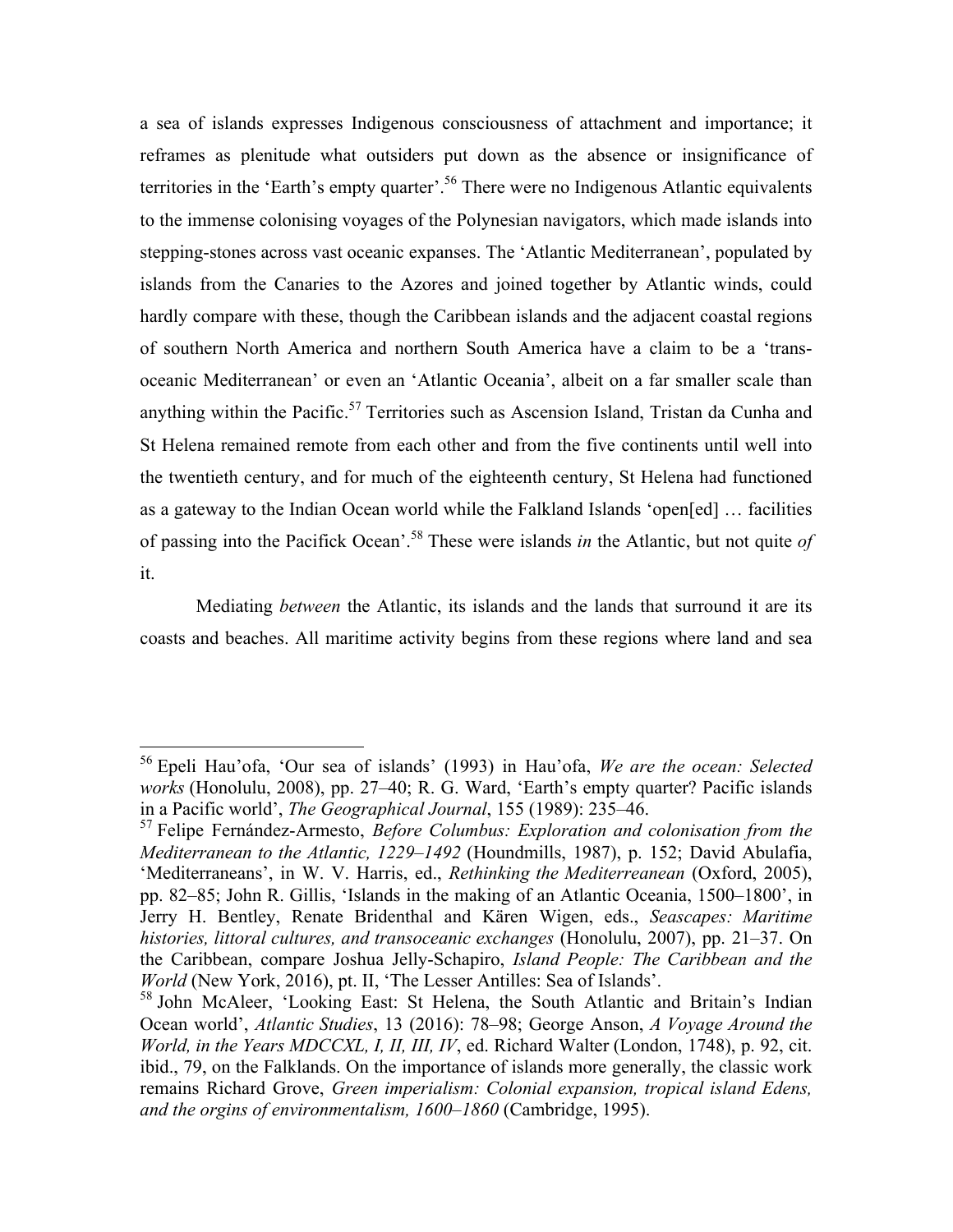meet but their potential within Atlantic history has only just begun to be explored.<sup>59</sup> Within the historiography of the Pacific, the beach holds a special place as a metaphor for the meeting of cultures and a space where mutual understandings and misunderstandings were performed and identities continually reshaped.<sup>60</sup> The beach has not functioned as illuminatingly in Atlantic historiography, perhaps because of a later European association with the seaside as a location for leisure and pleasure, aesthetics and athletics.<sup>61</sup> Infra-Atlantic history might restore significance to such spaces by doing what Henry David Thoreau punningly called '*littorally* … walking down to the shore, and throwing your line into the Atlantic', to look for more local and bounded objects of study where the 'ocean is but a larger lake'.<sup>62</sup> Here were points of interaction between the human and the natural (especially protein-rich resources such as fish) and between land and sea oceanic histories in miniature, in effect.

The histories of frontiers and borderlands have been largely terrestrial and located within the interiors of continents but there is great potential for examination of the 'saltwater frontier' where incomers and indigenes, especially, met from the early fifteenth century in Africa and from the early sixteenth century onwards in the Americas, both Caribbean and continental. Exchange and interchange, followed often by conflict and dispossession, took place first in these liminal spaces, as native habitations were transformed into bridgeheads for settlers to protect themselves by sea or project their power over land, for example along the eastern seaboard of seventeenth-century North America.<sup>63</sup> 'The American coasts can be said to have been Europe's initial New World frontier', and that idea can be extended around the edges of the Atlantic world, especially along its western shores. <sup>64</sup>

 <sup>59</sup> For more general inspiration, see Alison Bashford, 'Terraqueous histories', *The Historical Journal*, 60 (2017): 253–73.

<sup>60</sup> Greg Dening, *Beach crossings: Voyaging across times, cultures and self* (Carlton, Vic., 2004).

<sup>61</sup> Alain Corbin, *The lure of the sea: The discovery of the seaside in the western world, 1750–1840*, trans. Jocelyn Phelps (Cambridge, 1994).

<sup>62</sup> Henry D. Thoreau, *Cape Cod* (1865), ed. Joseph J. Moldenhauer (Princeton, NJ, 1988), pp. 92, 98.

<sup>63</sup> Andrew Lipman, *The saltwater frontier: Indians and the contest for the American coast* (New Haven, 2015).

<sup>64</sup> John R. Gillis, *The human shore: Seacoasts in history* (Chicago, 2012), p. 91.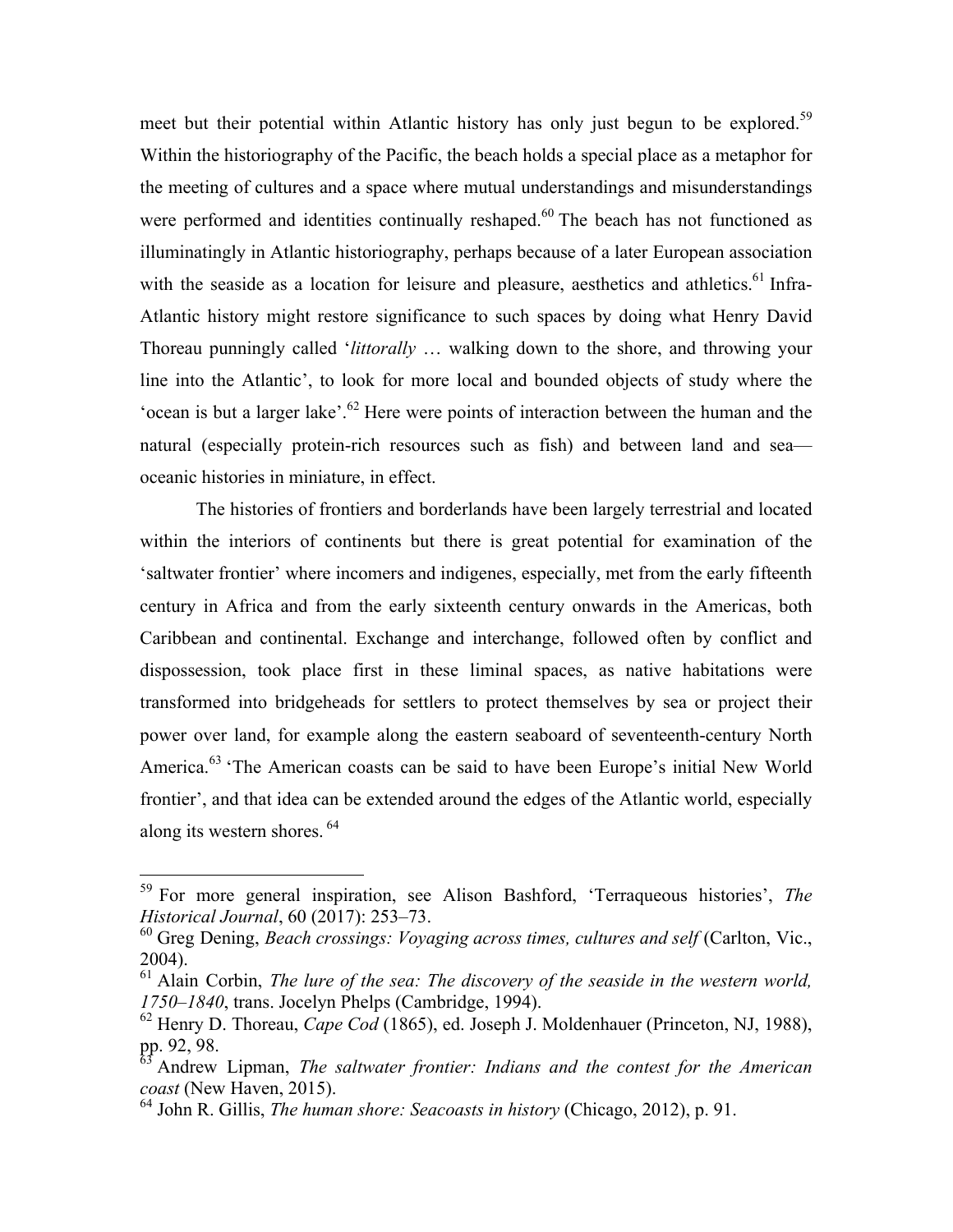Infra-Atlantic history extends well beyond the moment of early interactions. After the initial period of encounter and occupation, European powers attempted to integrate new territories and subjects into their networks of sovereignty and authority. Imperial entanglement was always incomplete because a patchwork of corridors and enclaves rendered empires uneven in their penetration and, like any network, made up as much of holes as linkages. Within the Atlantic world, coasts, rivers, estuaries and islands were sites for the elaboration of empire, both on the fringes of continents and in archipelagos like the West Indies where empires competed for control cheek by jowl with one another in contested 'interpolity microregions' well into the nineteenth century. <sup>65</sup> When examined at this granular level of micro-regions, infra-Atlantic history shows that two features of Atlantic history usually assumed to have an elective affinity, connectivity and integration, were only contingently related: to be enmeshed within Atlantic networks was not necessarily to be part of an ever more entangled Atlantic world. Yet infra-Atlantic history, may still appear superficial, in the literal sense of the term. Like most species of Atlantic history, it starts on the surface of land and ocean and builds upwards and outwards from there. To go deeper, we need to consider '*sub*-Atlantic' history.

## **Sub-Atlantic history**

Sub-Atlantic history is history from below—not in the traditional, social-historical, meaning of that phrase as the history of those beneath the elites, but rather as history that took place 'below the water line' or 'below the waves'.<sup>66</sup> The term 'sub-Atlantic' seems to have emerged at that pivotal moment in the middle of the nineteenth century when the two Atlantics were increasingly united by the advent of steam navigation and when the telegraph joined both sides of the Atlantic for the first time: for example, the *Oxford* 

 <sup>65</sup> Lauren Benton, *A search for sovereignty: Law and geography in European empire, 1400–1900* (Cambridge, 2010); Jeppe Mulich, 'Microregionalism and intercolonial relations: The case of the Danish West Indies, 1730–1830', *Journal of Global History*, 8 (2013): 72–94; Benton and Mulich, 'The space between empires: Coastal and insular microregions in the early nineteenth-century world', in Paul Stock, ed., *The uses of space in early modern history* (Basingstoke, 2015), p. 152.<br><sup>66</sup> Marcus Rediker, 'History from below the water line: Sharks and the Atlantic slave

trade', *Atlantic Studies*, 5 (2008): 285–97; Ryan Tucker Jones, 'Running into whales: The history of the North Pacific from below the waves', *American Historical Review*, 118 (2013): 349–77.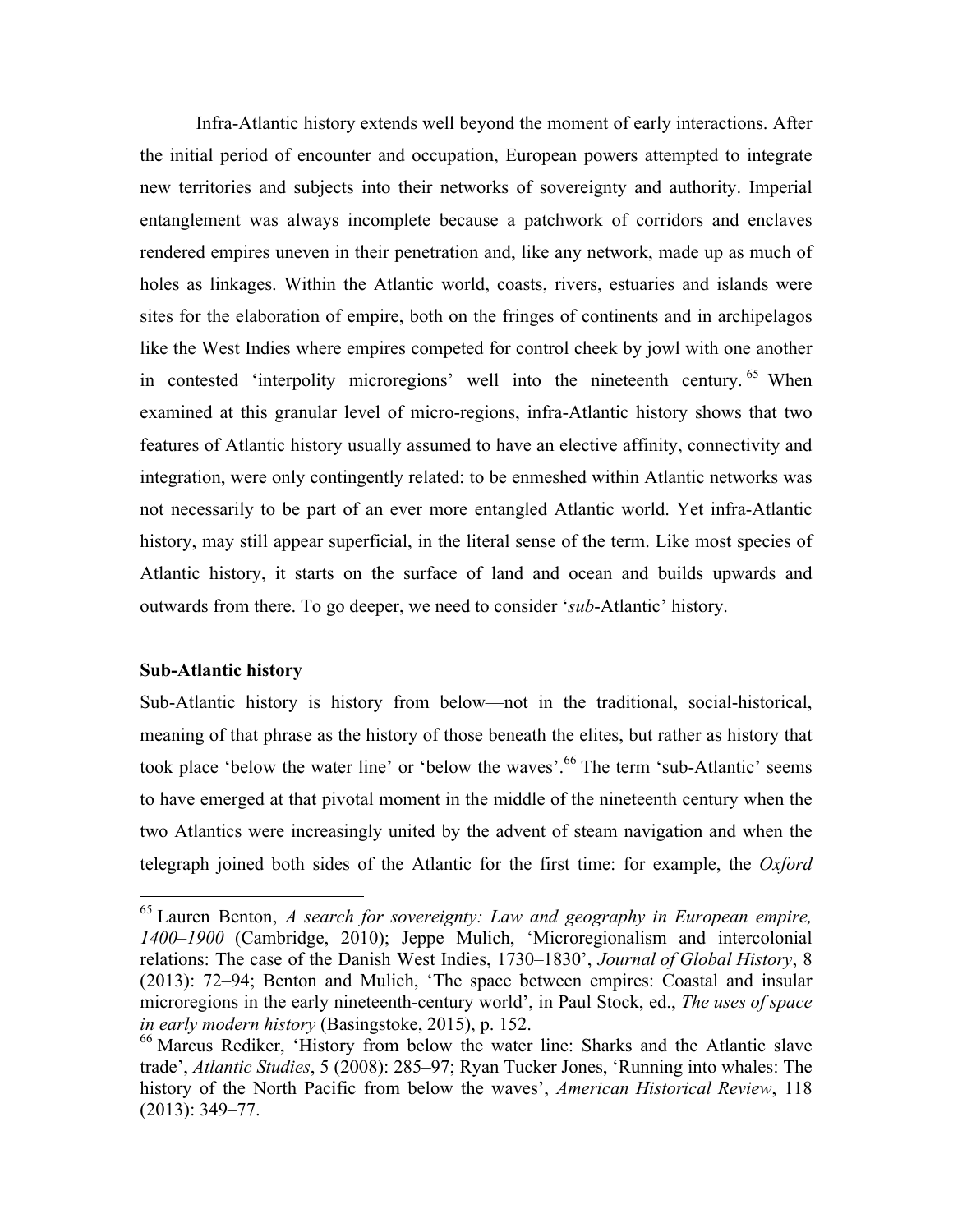*English Dictionary*'s earliest instances of 'subatlantic' come from 1854 and 1875, respectively: 'subatlantic telegraphy' and the 'subatlantic cable enterprise'. <sup>67</sup> More recently, the word has been invoked, with reference to Caribbean thinkers such as Édouard Glissant and the late Derek Walcott, to cover the realm of 'the sub-Atlantic as a repository of historical memory'. <sup>68</sup> Sub-Atlantic history can cover all these senses and more, to denote the world beneath the waves of the Atlantic, its currents, sea-floor and waters, as well as the denizens of marine ecosystems, human interactions with the natural world of the Atlantic, and the history that took place *within* the ocean itself.<sup>69</sup>

Sub-Atlantic history remedies the striking absence of 'one area of inquiry … from Atlantic history: the ocean itself', considered as 'a single oceanic unit, a huge bioregion differentiated by human activities at different rates in specific subregions.<sup>70</sup> It can be an adjunct to infra-Atlantic history, as the examination of a particular segment of the ocean and its interactions with animals, land and humans, an approach exemplified in Jeffrey Bolster's richly illuminating history of the fishing banks of the Northwestern Atlantic.<sup>71</sup> Oceans may appear to be timeless, the profound and unchanging stage for what, in Braudelian terms, might appears to be the spume of events on the crest of its waves. By contrast, sub-Atlantic history reveals the history of the sea as a variable and shifting entity transformed by human activity (for example, through overfishing or by polluting) as well as by more overarching processes like climate change. Sub-Atlantic history accordingly brings Atlantic history more fully into alignment with environmental history as a whole. $72$ 

 <sup>67</sup> *OED*, *s.v.*, 'sub-Atlantic'.

<sup>68</sup> James Delbourgo, 'Divers things: Collecting the world under water,' *History of Science,* 49 (2011): 162; cf. ibid., 167, on 'a sub-Atlantic unity made by the deaths of Africans' in the poetry of Derek Walcott.

<sup>69</sup> More generally, see John Gillis and Franziska Torma, eds., *Fluid frontiers: New currents in marine environmental history* (Cambridge, 2015).

 $70$  Jeffrey Bolster, 'Putting the ocean in Atlantic history: Maritime communities and marine ecology in the Northwest Atlantic, 1500–1800', *American Historical Review*, 113 (2008): 21, 24.

 $\hat{J}^1$  Jeffrey Bolster, *The mortal sea: Fishing the Atlantic in the age of sail* (Cambridge, Mass., 2012).

 $<sup>72</sup>$  For an important overview, see J. R. McNeill, 'The ecological Atlantic', in Canny and</sup> Morgan, eds., *The Oxford handbook of the Atlantic world, 1450–1850*, pp. 289–304.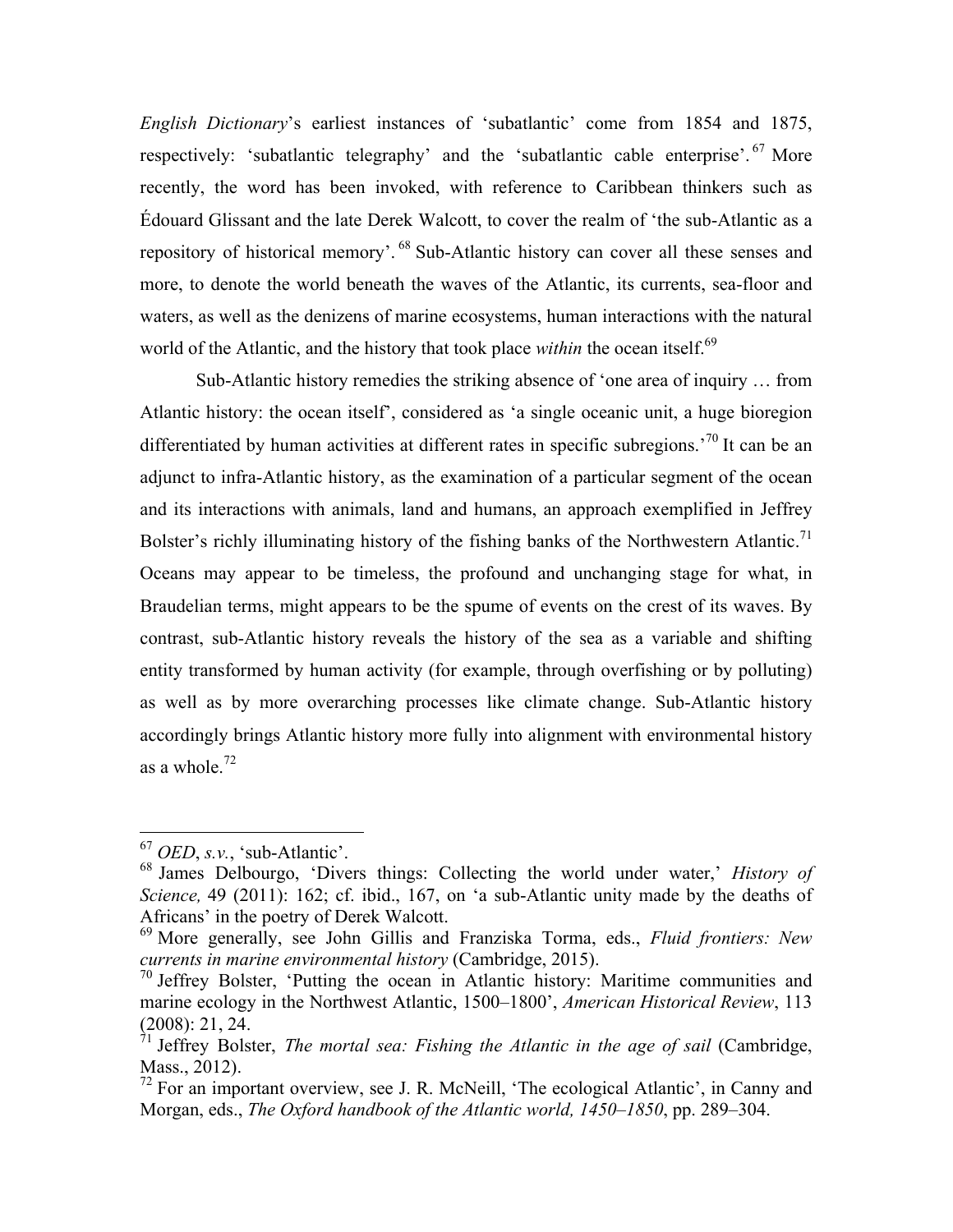Sub-Atlantic history should also encompass the histories of activities beneath the ocean. The Atlantic does not have the same large migratory populations of aquatic animals on the scale of the Pacific, with its whales, fish and pinnipeds, for example; human migration and settlement in pursuit of those creatures has not shaped Atlantic history to the same degree as it has the human history of the Pacific.<sup>73</sup> However, humans have long hunted whales up into the high Arctic reaches of the Atlantic and demands for protein from dried fish determined sailing and settlement patterns in the North Atlantic and colonial linkages between New England and the Caribbean (for provisioning the enslaved population) in the eighteenth century.<sup>74</sup> Access to the products of mammals and fish thereby shaped forms of Atlantic integration for centuries, as did the winds and currents of the basin until the advent of steam. Much Atlantic history has taken for granted the ocean and its inhabitants that drove these developments. Future Atlantic historians will want to look *at* the ocean, as well as across it, to discern its true historical dimensions.

Consciousness of the ocean *qua* ocean also forms part of sub-Atlantic history. Because most white inhabitants of the Atlantic world until the early nineteenth century shared a post-Roman prejudice against swimming, 'it is most certain that the *Indians*, and the Negroes excel[led] all others in [the] Arts of Swimming and Diving'. For this reason, Africans, African-Americans and Native Americans were on the leading edge of submarine knowledge-gathering in the Atlantic, for example working to recover specimens for Sir Hans Sloane in Jamaica, diving for pearls or salvaging materials from wrecks.<sup>75</sup> They were also more likely to fall victim to ferocious fauna like sharks: 'the shark and the slave trade had gone together from the beginning.<sup>76</sup> More generally, while

 <sup>73</sup> Jones, 'Running into whales'.

<sup>74</sup> See, for instance, David J. Starkey, 'Fish and fisheries in the Atlantic world', in Cofffman, Leonard and O'Reilly, eds., *The Atlantic world*, pp. 55–75; Peter E. Pope, *Fish into wine: The Newfoundland plantation in the seventeenth century* (Chapel Hill, NC, 2004); Christopher P. Magra, *The fisherman's cause: Atlantic commerce and maritime dimensions of the American Revolution* (Cambridge, 2009).

<sup>&</sup>lt;sup>75</sup> Delbourgo, 'Divers things'; Kevin Dawson, 'Enslaved swimmers and divers in the Atlantic world', *Journal of American History*, 92 (2006): 1327–55; Melchisédec Thévénot, *The art of swimming: Illustrated by proper figures with advice for bathing*   $(London, 1699), sig. [A11]<sup>r</sup>, quoted, ibid., 1333.$ 

 $76$  Rediker, 'History from below the water line': 286.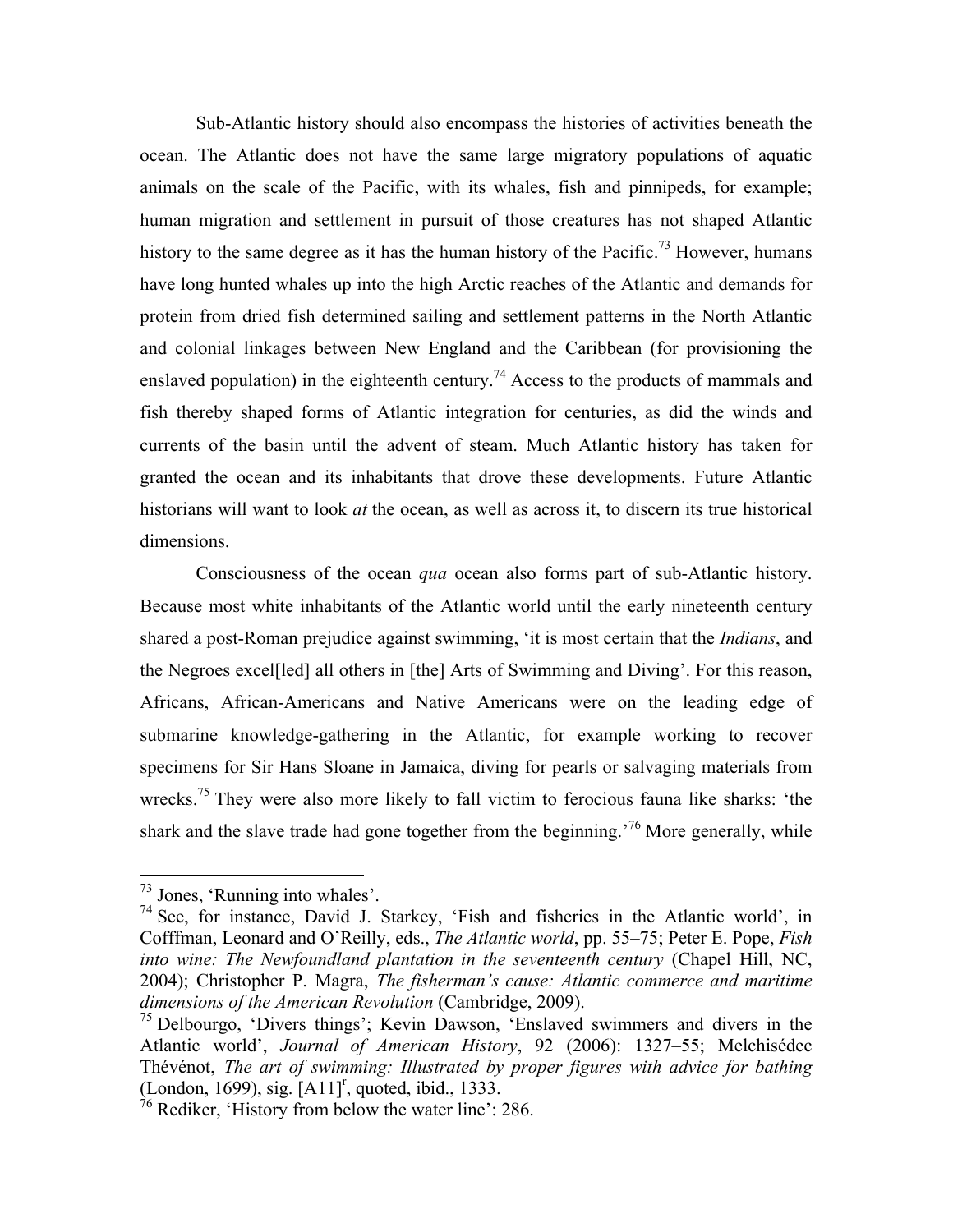the geography of the Atlantic was reasonably well known by the late sixteenth century, its oceanography and hydrography only began to explored in the late eighteenth century. Before then, although fishermen and sailors possessed vernacular understandings of the winds and waters of the Atlantic and its animal populations, exploration of the ocean was confined to coastal waters. The first deep-sea sounding of the Atlantic took place from HMS *Racehorse* in the Norwegian Sea in 1773 but major scientific work on the deep ocean did not take off until the late nineteenth century, with the *Challenger* expedition of 1872–76.<sup>77</sup> The invention of sonar allowed much deeper investigation and led, in the 1950s, to the great achievement of Marie Tharp and Bruce Heezen in mapping the mid-Atlantic ridge—a breakthrough not just for sub-Atlantic history but also for the emergent theory of plate tectonics.<sup>78</sup> More than half a century later, the Atlantic, like much of the rest of the world's deep oceans, still remains largely uncharted territory—an inner space awaiting scientific exploration, but also ripe for historical investigation as well.

The world beneath the waves of the Atlantic may be the least developed form of Atlantic history for the moment. However, it is likely to burgeon as oceanic history becomes more deeply shaped by environmental history. The non-human history of the Atlantic—the historical study not only of its other creatures, but of its waters and winds and how they have in turn interacted with human activity—is only likely to expand, as we can already see from recent work on Caribbean hurricanes, for instance.<sup>79</sup> Meanwhile, the world beneath the waves—shipwrecks, drowning, the imagining of the depths—is

 <sup>77</sup> Richard Ellis, *Deep Atlantic: Life, death, and exploration in the abyss* (New York, 1996); Helen Rozwadowski, *Fathoming the ocean: The discovery and exploration of the deep sea* (Cambridge, Mass., 2005); R. M. Corfield, *The silent landscape: The scientific voyage of HMS Challenger* (Washington, DC, 2005); Michael S. Reidy, *Tides of history: Ocean science and her majesty's navy* (Chicago, 2008); Reidy and Rozwadowski, 'The spaces in between: Science, ocean, empire', *Isis*, 105 (2014): 338–51.

<sup>78</sup> Bruce C. Heezen, Marie Tharp and Maurice Ewing, *The floors of the oceans*: I, *The North Atlantic*, The Geological Society of America, *Special paper*, 65 (1959); Hali Felt, *Soundings: The story of the remarkable woman who mapped the ocean floor* (New York, 2012).

<sup>79</sup> Matthew Mulcahy, *Hurricanes and society in the British Greater Caribbean, 1624– 1783* (Baltimore, 2009); Stuart B. Schwartz, *Sea of storms: A history of hurricanes in the Greater Caribbean from Columbus to Katrina* (Princeton, NJ, 2015).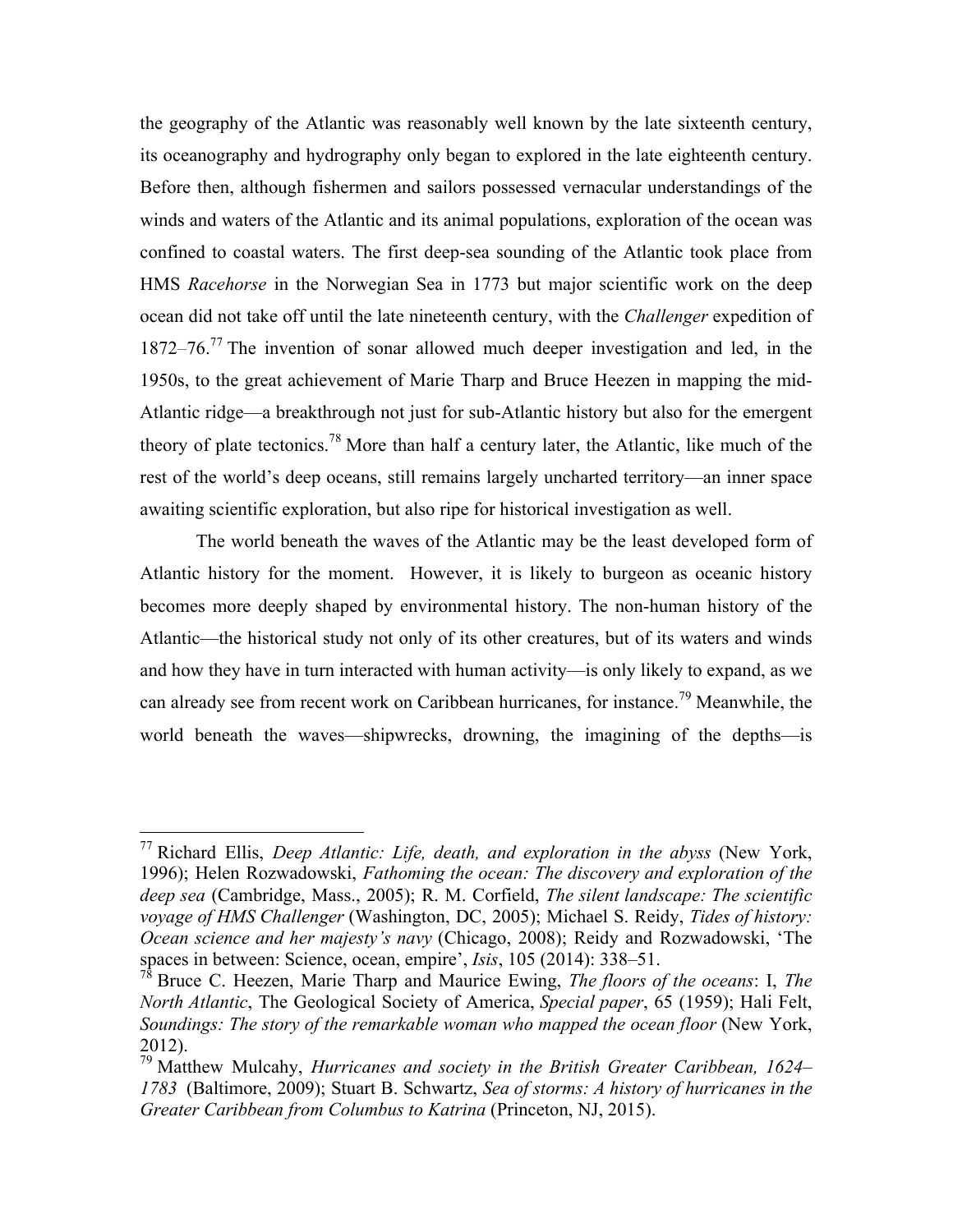already attracting literary attention. $80$  The submarine realm may be the final frontier for Atlantic history but advances in history from below the waves in other oceanic historiographies suggest its time will soon come, especially as it combines with emerging work on the exploitation, management and governance of the oceans in other fields.<sup>81</sup> When it does, it will be one more means to join Atlantic history with adjacent oceanic histories. To see the promise of that conjunctive turn, we now turn finally to my third and last additional concept, *extra*-Atlantic history.

### **Extra-Atlantic history**

Extra-Atlantic history is the history of the Atlantic told through its linkages with other oceans and seas. On its eastern side, it opens into the Mediterranean through the Straits of Gibraltar; on the western shore, only the isthmus of Panama, less than 80 kilometres at its narrowest, separated it from—or linked it to—the Pacific before the digging of the Panama Canal. Like the Pacific, the Atlantic is part of the Great Ocean Conveyor Belt and its climate is subject to the variations of the El Niño/Southern Oscillation.<sup>82</sup> At its southern extremes, the Atlantic joins the Pacific, the Indian Ocean and the Southern Ocean; and thanks to climate change and the retreat of the ice, the widening North-West Passage will soon link the Atlantic with the Pacific through the Arctic Ocean again. As sub-Atlantic history reveals, and as this volume repeatedly proves, the oceanographic connections among the oceans ensure that any attempt to separate them will be artificial and constraining. There is a myth of oceans as well as a myth of continents. $83$  The means to break such myths is by acknowledging those continuities. Oceans connect.<sup>84</sup> Atlantic history links to many other oceanic histories. If taken in isolation, its own history might

 <sup>80</sup> For example, Steve Mentz, *At the bottom of Shakespeare's ocean* (London, 2009); Mentz, *Shipwreck modernity: Ecologies of globalization, 1550–1719* (Minneapolis, 2015).

<sup>81</sup> John Hannigan, *The geopolitics of deep oceans* (Cambridge, 2016).

<sup>82</sup> Zalasiewicz and Williams, *Ocean worlds*, p. 89.

<sup>83</sup> Martin W. Lewis and Kären E. Wigen, *The myth of continents: A critique of metageography* (Berkeley, 1997); Philip E. Steinberg, *The social construction of the ocean* (Cambridge, 2001).

<sup>84</sup> Kären E. Wigen and Jessica Harland-Jacobs, eds., '*Special issue: Oceans connect'*, *Geographical Review*, 89, 2 (April 1999); Rila Mukherjee, ed., *Oceans connect: Reflections on water worlds across time and space* (Delhi, 2013).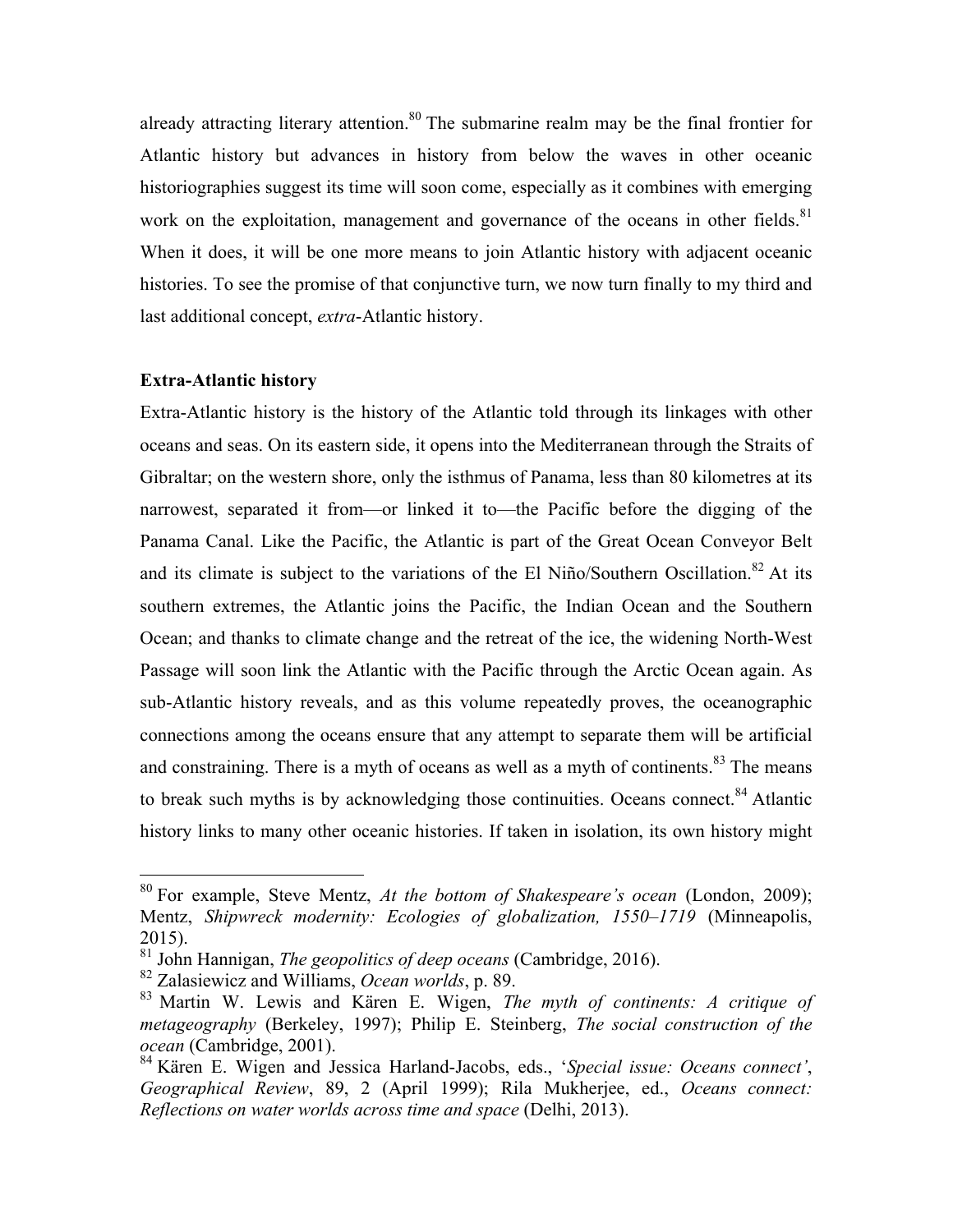simply appear to be arbitrarily infra-oceanic. And if the Atlantic is too large to capture some historical processes, it is certainly too small to encompass those that operated on interoceanic, transregional and global scales.

From the fifteenth century onwards, historical actors would never have mistaken the Atlantic for a discrete oceanic realm. For Columbus, what would later be known as the Atlantic was a gateway to Asia, an alternative to a Mediterranean and transcontinental route increasingly blocked by the Ottoman Empire. His successors in the sixteenth, seventeenth and eighteenth centuries who sought a North-West passage likewise assumed the Atlantic was not bounded and land-locked. Throughout the early modern world, globe-trotting cosmopolitans—sailors, soldiers, merchants, clerics, pilgrims and the like—moved between oceanic worlds, Mediterranean, Atlantic and Indian Ocean.<sup>85</sup> Slave-traders and planters who carried forms of staple production and of enforced labour from the Mediterranean and the Atlantic islands across the ocean assumed—like promoters of import substitution for goods like wine, olives and silk from Richard Hakluyt to John Locke and beyond—that climate connected the Atlantic Americas with the lands around the Mediterranean in southern Europe and North Africa. With the large-scale extraction of silver from mines in Mexico and Peru, the first empire on which the sun never set—the Spanish Monarchy—became the vehicle for the first circuit of early modern globalization with the Manila galleons as its conveyor-belt from 1571 to 1815.<sup>86</sup> When the Philippines were administered from the viceroyalty of New Spain, it was clear even by the late sixteenth century that the Hispanic Atlantic world extended far across the Pacific. Indeed, in the eyes of European powers well into the eighteenth century, the North American continent remained a geopolitical bridge between the Atlantic and Pacific worlds.<sup>87</sup>

<sup>&</sup>lt;sup>85</sup> Alison Games, 'Beyond the Atlantic: English globetrotters and transoceanic connections', *William and Mary Quarterly*, 3rd ser., 63 (2006): 675–92; Games, *The web of Empire: English cosmopolitans in an age of expansion, 1560–1660* (Oxford, 2008); Emma Rothschild, *The inner life of empires: An eighteenth-century history* (Princeton, NJ, 2011).

<sup>86</sup> Dennis O. Flynn, and Arturo Giráldez, 'Born with a "Silver Spoon": The origin of world trade in 1571', *Journal of World History*, 6 (1995): 201–21.

<sup>87</sup> Paul W. Mapp, *The elusive west and the contest for Empire, 1713–1763* (Chapel Hill, 2011).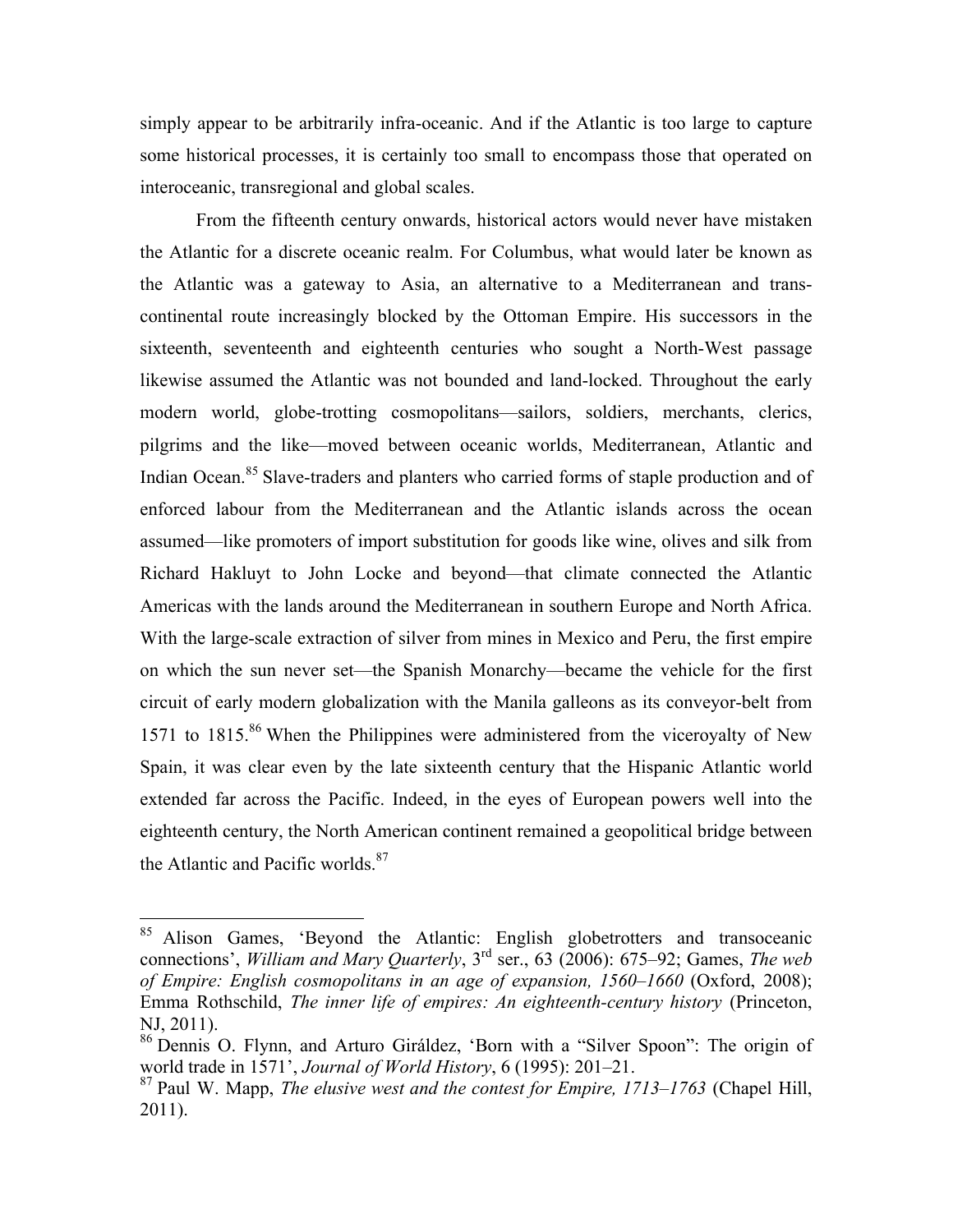The political economy of empires and transnational trading companies likewise shaped the linkages between the Atlantic and other oceanic regions. The English East India Company could not have functioned in the Indian Ocean without its Atlantic outpost on St Helena; its Scottish successor and competitor, the short-lived Company of Scotland Trading to Africa and the Indies of the late seventeenth century, proposed a bihemispheric vision of global trade centred on the Isthmus of Darién (hence its popular name, the Darien Company).<sup>88</sup> Until the opening of the Suez Canal, the Cape of Good Hope was the pivot between the Atlantic world and the Indian Ocean, a 'tavern of the seas' where empires joined and oceans connected: up until 1869, the two oceanic worlds could not be distinguished.<sup>89</sup> Commodities such as rice, indigo and breadfruit were transplanted from the Indian Ocean and Pacific Ocean into the Atlantic as staples for settlers and the enslaved and products for intercontinental commerce; the tea dumped into Boston harbour on the eve of the American Revolution came from China to North America in East India Company ships. Later demands for labour especially after emancipation, drew Chinese and Indian workers into the region, joining Atlantic migration to global circuits of mobility and transportation in the nineteenth and early twentieth centuries.<sup>90</sup> It was only in the twentieth century that the Atlantic was perceived to be a 'world', entire of itself, and distinct from global history more generously

 <sup>88</sup> Philip J. Stern, 'British Asia and British Atlantic: Comparisons and connections', *William and Mary Quarterly*, 3<sup>rd</sup> ser., 63 (2006): 693–712; Stern, 'Politics and ideology in the early East India Company-State: The case of St. Helena, 1673–1696', *Journal of Imperial and Commonwealth History*, 35 (2007): 1–23; Douglas Watt, *The price of Scotland: Darien, Union and the Wealth of the Nations* (Edinburgh, 2006).

<sup>&</sup>lt;sup>89</sup> Kerry Ward, "Tavern of the seas"? The Cape of Good Hope as an oceanic crossroads during the seventeenth and eighteenth centuries', in Jerry H. Bentley, Renate Bridenthal and Kären E. Wigen, eds., *Seascapes: Maritime histories, littoral cultures, and transoceanic exchanges* (Honolulu, 2007), pp. 137–52; Gerald Groenewald, 'Southern Africa and the Atlantic world', in Coffman, Leonard and O'Reilly, eds., *The Atlantic world*, pp. 100–16.

<sup>90</sup> Madhavi Kale, *Fragments of empire: Capital, slavery, and Indian indentured labor migration in the British Caribbean* (Philadelphia, 1998); Adam McKeown, 'Global migration, 1846–1940', *Journal of World History*, 15 (2004): 155–89; Donna R. Gabaccia and Dirk Hoerder, eds., *Connecting seas and connected ocean rims: Indian, Atlantic, and Pacific Oceans and China Seas Migrations from the 1830s to the 1930s*  (Leiden, 2011); Reed Ueda, *Crosscurrents: Atlantic and Pacific migration in the making of a global America* (New York, 2016).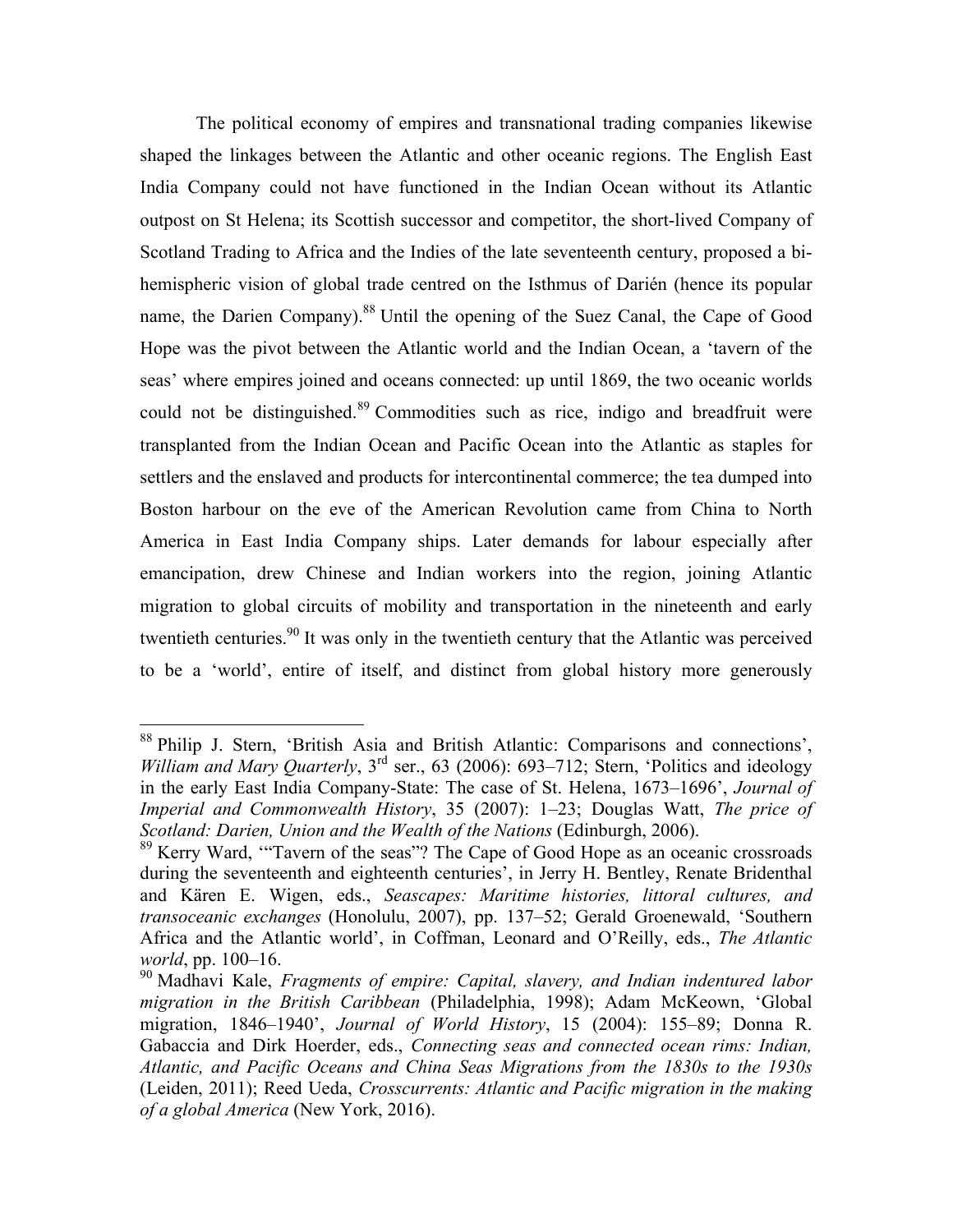conceived. Now is the time to reconnect it to that broader history, to bring Atlantic history out of almost one hundred years of solitude.

\* \* \* \* \*

All three of these newer Atlantic histories, infra-Atlantic, sub-Atlantic and extra-Atlantic, expand and deepen Atlantic history, both in time—beyond its default boundaries within early modern history—and in space: beneath its surface, across its waters and into the broader reaches of the World Ocean as a whole. By drawing methods and inspirations from other oceanic histories, they may help to bring Atlantic historiography into a more productive and enduring dialogue with oceanic history *tout court*. They might also provide remedies for some of the Atlantic world-weariness that has beset the field in recent years. If Atlantic history does have a future, it will be as a subset of world history viewed through the lenses of oceanic history.91 We are all oceanic historians now—even the avowed Atlanticists among us.

 <sup>91</sup> As argued by various historians in recent years: for example, Coclanis, '*Drang Nach Osten*'; Coclanis, 'Atlantic World or Atlantic/World?', *William and Mary Quarterly*, 3rd ser., 63 (2006): 725–42; Lauren Benton, 'The British Atlantic in a global context', in Armitage and Braddick, eds., *The British Atlantic world, 1500–1800*, 2<sup>nd</sup> edn., 271–89; Canny, 'Atlantic History and global history'; Cécile Vidal, 'Pour une histoire globale du monde atlantique ou des histoires connectées dans et au-delà du monde atlantique?', *Annales HSS*, 67 (2012): 391–413.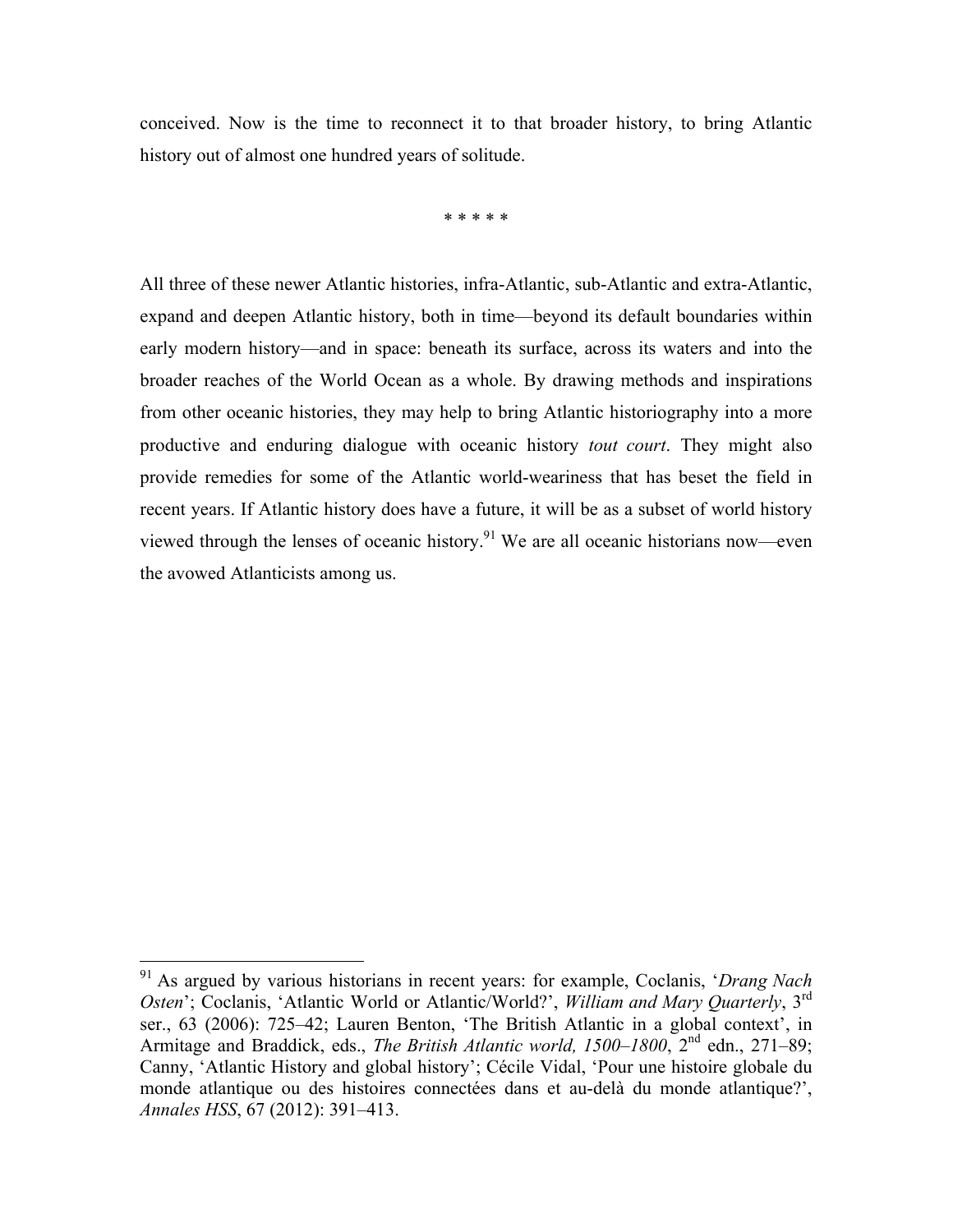#### **Further Reading**

Among existing oceanic histories, Atlantic history is particularly well supplied with handbooks, companions and survey volumes. To experience the evolution and consolidation of the field in recent years, one could read sequentially Jack P. Greene and Philip D. Morgan, eds., *Atlantic history: A critical appraisal* (Oxford, 2009); Nicholas Canny and Philip Morgan, eds., *The Oxford handbook of the Atlantic world, 1450*–*1800* (Oxford, 2011); Joseph C. Miller, Vincent Brown, Jorge Cañizares-Esguerra, Laurent Dubois and Karen Ordahl Kupperman, eds., *The Princeton companion to Atlantic history* (Princeton, 2015); and D'Maris Coffman, Adrian Leonard and William O'Reilly, eds., *The Atlantic world* (Abingdon, 2015).

Important edited collections from the earlier boom in Atlantic history include David Armitage and Michael J. Braddick, eds., *The British Atlantic world, 1500–1800*  (Basingstoke, 2002; 2nd edn., 2009); Horst Pietschmann, ed., *Atlantic history: history of the Atlantic system, 1580–1830* (Göttingen, 2002); Wim Klooster and Alfred Padula, eds., *The Atlantic world: Essays on slavery, migration, and imagination* (Upper Saddle River, 2005); Jorge Cañizares-Esguerra and Erik R. Seeman, eds., *The Atlantic in global history, 1500–2000* (Upper Saddle River, 2007); James Delbourgo and Nicholas Dew, eds., *Science and empire in the Atlantic world* (New York, 2008); Toyin Falola and Kevin D. Roberts, eds., *The Atlantic world, 1450–2000* (Bloomington, 2008); and Bernard Bailyn and Patricia L. Denault, eds., *Soundings in Atlantic history: Latent structures and intellectual currents, 1500–1830* (Cambridge, Mass., 2009).

In 2002, I noted that Atlantic history had not yet suffered 'death by a thousand textbooks'; the texts that soon appeared greatly helped to move the field forward, among them Douglas R. Egerton, Alison Games, Jane G. Landers, Kris Lane and Donald R. Wright, *The Atlantic world: A history, 1400–1888* (Wheeling, Ill., 2007); Thomas Benjamin, *The Atlantic world: Europeans, Africans, Indians and their shared history, 1400–1900* (Cambridge, 2009); Karen Ordahl Kupperman, *The Atlantic in world history* (Oxford, 2012); John K. Thornton, *A cultural history of the Atlantic world, 1250–1820* (Cambridge, 2012); Catherine Armstrong and Laura M. Chmielewski, *The Atlantic*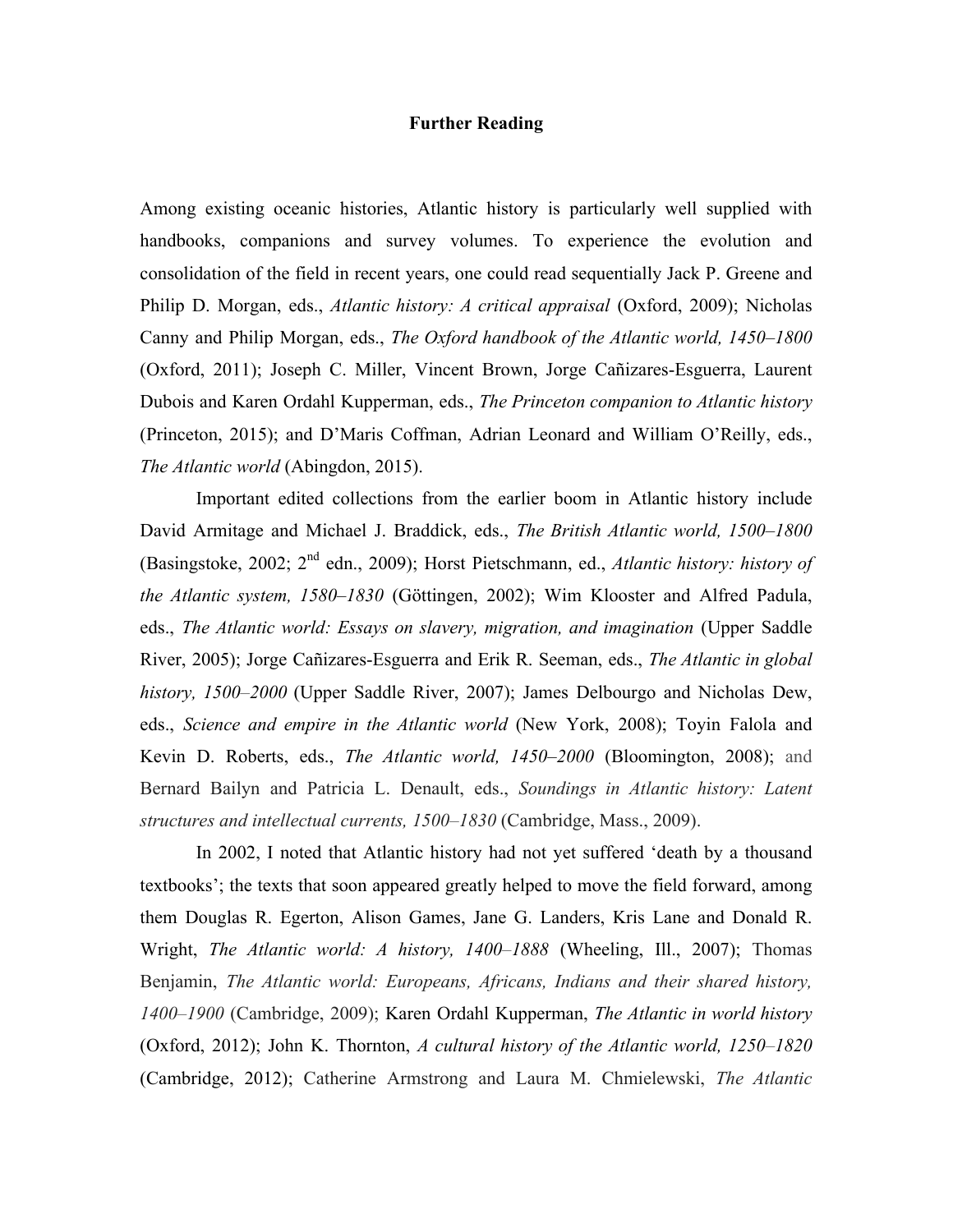*experience: Peoples, places, ideas* (Basingstoke, 2013); and Anna Suranyi, *The Atlantic connection: A history of the Atlantic world, 1450–1900* (Abingdon, 2015).

Atlantic history is also now well supplied with economical overviews of the field and its fortunes. See especially Bernard Bailyn, *Atlantic history: Concept and contours* (Cambridge, Mass., 2005); John G. Reid, 'How wide is the Atlantic Ocean? Not wide enough!', *Acadiensis*, 34 (2005), 81–87; Trevor Burnard, 'Only connect: The rise and rise (and fall?) of Atlantic history', *Historically Speaking*, 7 (2006), 19–21; Alison Games, 'Atlantic history: Definitions, challenges, and opportunities', *American Historical Review,* 111 (2006): 741–57; Jorge Cañizares-Esguerra and Benjamin Breen, 'Hybrid Atlantics: Future directions for the history of the Atlantic world', *History Compass*, 21 (2013): 597–609; Richard J. Blakemore, 'The changing fortunes of Atlantic history', *English Historical Review*, 131 (2016): 851–68; and Michelle Craig McDonald, 'There are still Atlanticists now: A subfield reborn', *Journal of the Early Republic*, 36 (2016):  $701-13.$ 

The expanding possibilities for articulating Atlantic history with other histories, oceanic and global, can be tracked in David Eltis, 'Atlantic history in global perspective', *Itinerario*, 23 (1999): 141–61; Donna Gabaccia, 'A long Atlantic in a wider world', *Atlantic Studies*, 1 (2004): 1–27; Philip J. Stern, 'British Asia and British Atlantic: Comparisons and connections', *William and Mary Quarterly*, 3<sup>rd</sup> ser., 63 (2006): 693– 712; Paul W. Mapp, 'Atlantic history from imperial, continental, and Pacific perspectives', *William and Mary Quarterly*, 3rd ser., 63 (2006): 713–24; Peter A. Coclanis, 'Atlantic world or Atlantic/world?', *William and Mary Quarterly*, 3<sup>rd</sup> ser., 63 (2006): 725–42; Lauren Benton, 'The British Atlantic in global context', in Armitage and Braddick, eds., *The British Atlantic world, 1500–1800* (2<sup>nd</sup> edn.), pp. 271–89; Nicholas Canny, 'Atlantic history and global history' and Peter A. Coclanis, 'Beyond Atlantic history', in Greene and Morgan, eds., *Atlantic history*, pp. 317–36, 337–56; Emma Rothschild, 'Late Atlantic history', in Canny and Morgan, eds., *The Oxford handbook of the Atlantic world, 1450–1850*, pp. 634–48; Douglas R. Egerton, 'Rethinking Atlantic historiography in a postcolonial era: The Civil War in a global perspective', *Journal of the Civil War Era*, 1 (2011): 79–95; Kate Fullagar, ed., *The Atlantic world in the Antipodes: Effects and transformations since the eighteenth century* (Newcastle upon